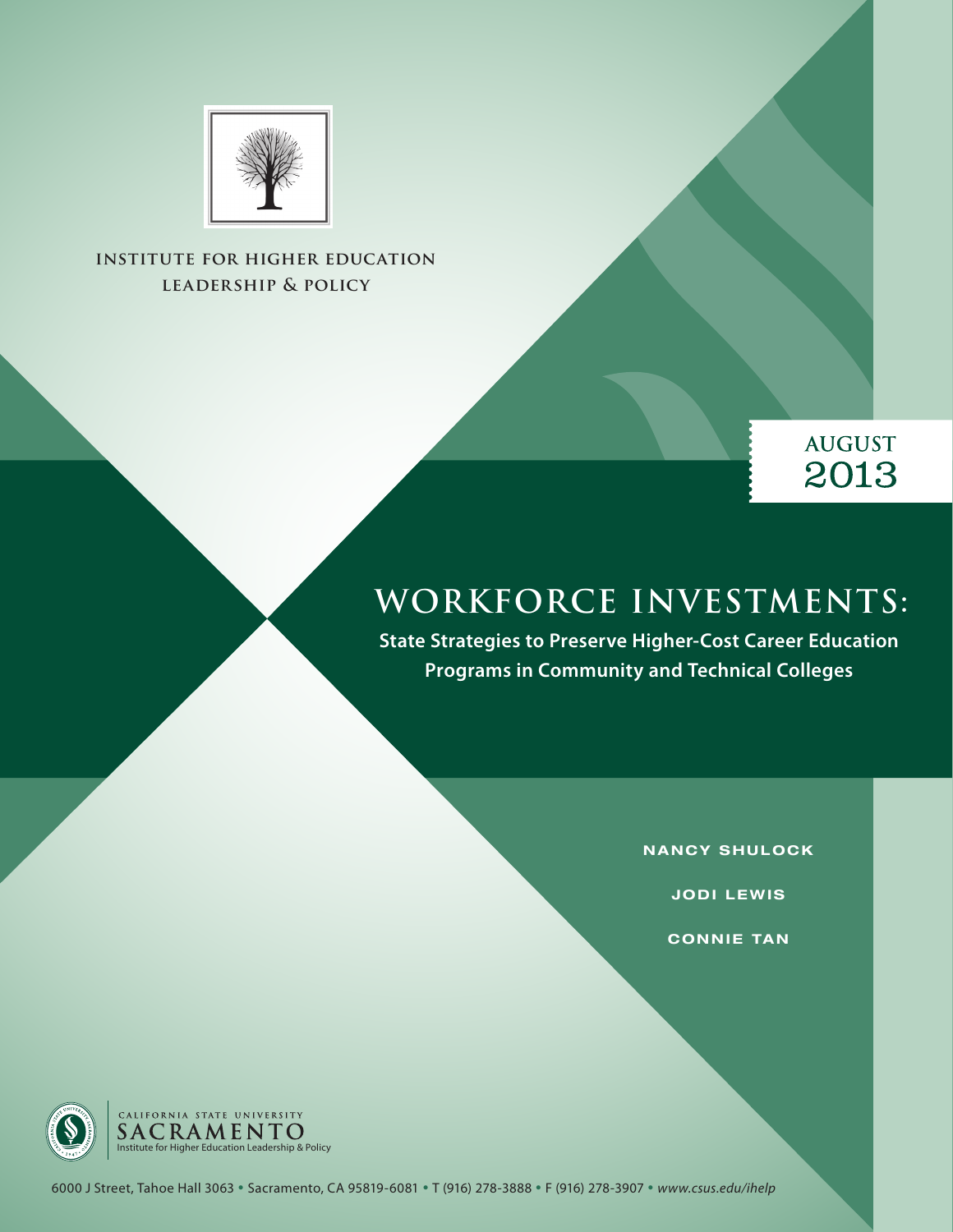### **The Challenge of Financing High-Cost Career and Technical Education Programs**

In today's highly-skilled economy, rewarding career pathways are available to those who acquire technical skills by enrolling in certificate and associate degree programs in a community or technical college. Such programs are often more costly to offer than liberal arts and sciences programs that prepare students to transfer to four-year institutions to pursue bachelor's degrees, due to the need for smaller class sizes and specialized equipment and facilities. Many of the higher-cost career and technical education (CTE) programs are in fields and industry sectors that are important to economic growth in most states and regions, such as nursing, allied health, various engineering technologies, and alternative energy. Consequently, it can be challenging for colleges, and the states that fund them, to maintain these programs. When hard fiscal decisions result in diminished offerings of programs that are valuable to students and communities, no one is well-served.

The California Community Colleges (CCC) are facing this problem now, particularly in the aftermath of several years of budget-cutting during the recession. College officials have had to stretch fewer dollars across their program offerings in order to try to meet enrollment targets. Since colleges receive one set dollar amount per full-time-equivalent student (FTES), there is a fiscal disincentive to maintain high-cost programs. There is much anecdotal evidence, and some empirical evidence, that CTE offerings have been disproportionately reduced in recent years. This is troubling to those who recognize the value of technical education to students, to regions, and to the California economy.

This policy brief reports findings of a 20-state study of strategies that may help colleges provide students with access to valuable workforce-oriented programs despite some higher costs. It is intended to help education leaders and policymakers in California continue to work toward realizing the vast potential of the CTE mission of the college system to contribute to student success.

#### **The States**

We studied policies and practices in place in 20 states (see map in Figure 5). The selected states encompass

a wide variety of size, demographics, postsecondary governance structures, and finance policies. Our research included interviews with top state and system postsecondary finance and academic officials, as well as reviews of websites and official documents. We believe there is much to learn from states large and small that could be adapted to California's circumstances. Most states share with California the problem of shortages of skilled workers, growing diversification of community college student populations, and the college and career readiness challenges that accompany diversification. And most states appear to have given considerable thought to how finance mechanisms can help preserve valuable CTE/workforce programs for students even when they entail higher costs.

### **Findings**

*CTE/Workforce education is a celebrated mission.* A general theme that emerged from our research is that CTE/workforce education is a major priority. A significant portion of two-year college degrees are awarded in CTE disciplines in most of the 20 states, and the CTE/ workforce mission enjoys a high stature – on a par with or even above that of the liberal arts/transfer mission, according to many interviewees. The terms "technical education" and "technical college" are commonly used. Officials in only a few of the 20 states indicated that maintaining funding for CTE/workforce programs has been more difficult than maintaining funding for programs in general, perhaps reflecting the finance strategies that are in place in many states.

#### *Five strategies used to preserve high-cost programs.*

Figure E-1 displays the five strategies that we found to be used by a majority of the 20 states that may help preserve higher-cost CTE/workforce programs. The figure contrasts those strategies with California's policies.

1. Eleven states have postsecondary governance structures that include colleges or systems designed to focus on technical education. While institutional governance is not an explicit finance strategy, this feature of state postsecondary governance has implications for finance by virtue of singling out the technical mission for attention and perhaps more direct access to policymakers.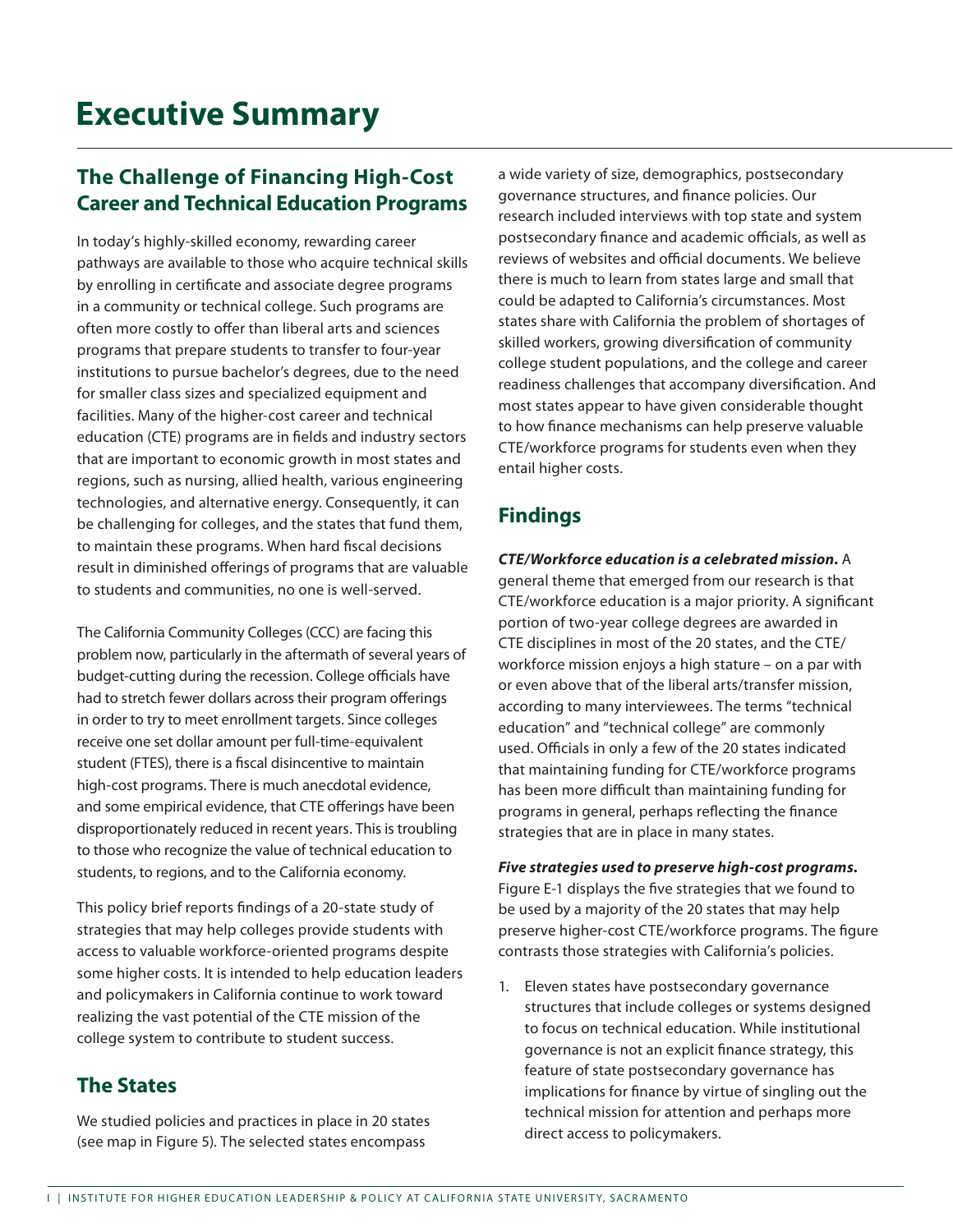- 2. Thirteen states have some form of differential funding, whereby state funding formulas take program costs into account in calculating allocations. Among the states with differential funding, it is common for higher-cost programs to be funded at more than twice the rate of lower-cost programs. Under these formulas, a college with an above average share of high-cost programs would receive more funding per student than a college with an average program mix.
- 3. Performance funding incorporates incentives for student progress and success into state funding models. While not explicitly aimed to preserve highcost programs, it can have that effect. If completions are equally rewarded across disciplines, higher-cost programs are not disadvantaged as they are with enrollment-based funding. Additionally, states have adopted metrics that recognize individual college missions, which can include job placement, wage gains, and production of degrees in high-need fields.
- 4. Eleven of the 20 states have authorized colleges to charge differing amounts of tuition for different programs. Some colleges use this authority very selectively for a few programs – usually including health-related programs – and others have different tuition rates for nearly every program.
- 5. All but three of the 20 states assess course fees on an individual course basis to help defray costs such as labs, specialized equipment, and supplies. Such fees are assessed by California's colleges as well, but are strictly limited by law to items that have lasting value to students beyond the duration of the course. We learned of no such restrictions in other states.

#### **Implications for California**

Under the California Master Plan for Higher Education, the CCC system was assigned a huge role in providing academic transfer programs. In the context of such an historic role in transfer education, the CTE/workforce mission has struggled to attain the level of attention, support, and respect that is directed to the transfer mission. Today, lawmakers and educators are well aware of the importance of the CTE/workforce mission to the state's economy, and the Chancellor's Office is leading efforts to strengthen CTE offerings to meet the dynamic needs of regional economies.

| <b>Strategy</b>                                                                          | <b>Number</b><br>of States<br>(out of 20) | California Approach                            |  |
|------------------------------------------------------------------------------------------|-------------------------------------------|------------------------------------------------|--|
| Separate technical<br>institutions/system                                                | 11                                        | All colleges have<br>comprehensive mission     |  |
| Differential funding<br>based on costs                                                   | 13                                        | Constant funding rate<br>regardless of program |  |
| Performance- or<br>outcomes-based<br>funding                                             | 14                                        | Enrollment-based<br>funding                    |  |
| Differential tuition<br>(either for whole<br>system or individual<br>college discretion) | 11                                        | Same tuition for all<br>programs               |  |
| Differential course<br>fees                                                              | 17                                        | Course materials fees<br>limited by statute    |  |

Figure E-1 Strategies that May Preserve CTE/Workforce Programs

Yet the state's policies, and we believe, prevailing educational values, are lagging the rhetoric about the value of CTE to current and prospective students.

Finance policy is powerful because it expresses values and priorities and creates incentives for institutional actions. California's prevailing policies express strongly-held values of access, equity, and quality in serving students. We believe that there is much in the rich array of strategies in place across the states in our study that could help preserve highcost CTE programs in ways that honor these values. Each of the five strategies has evolved differently in each state, providing a wide set of options to explore for applicability to California. But perhaps the most useful lesson comes from how other states value and communicate about CTE/ workforce education. Alongside efforts in California to improve community college transfer success, it should be possible to change the way we communicate to students and families about the value of CTE/workforce programs to students' short- and long-term career goals.

#### **Acknowledgements**

We thank all of the officials in the 20 states we studied for their time and helpful information.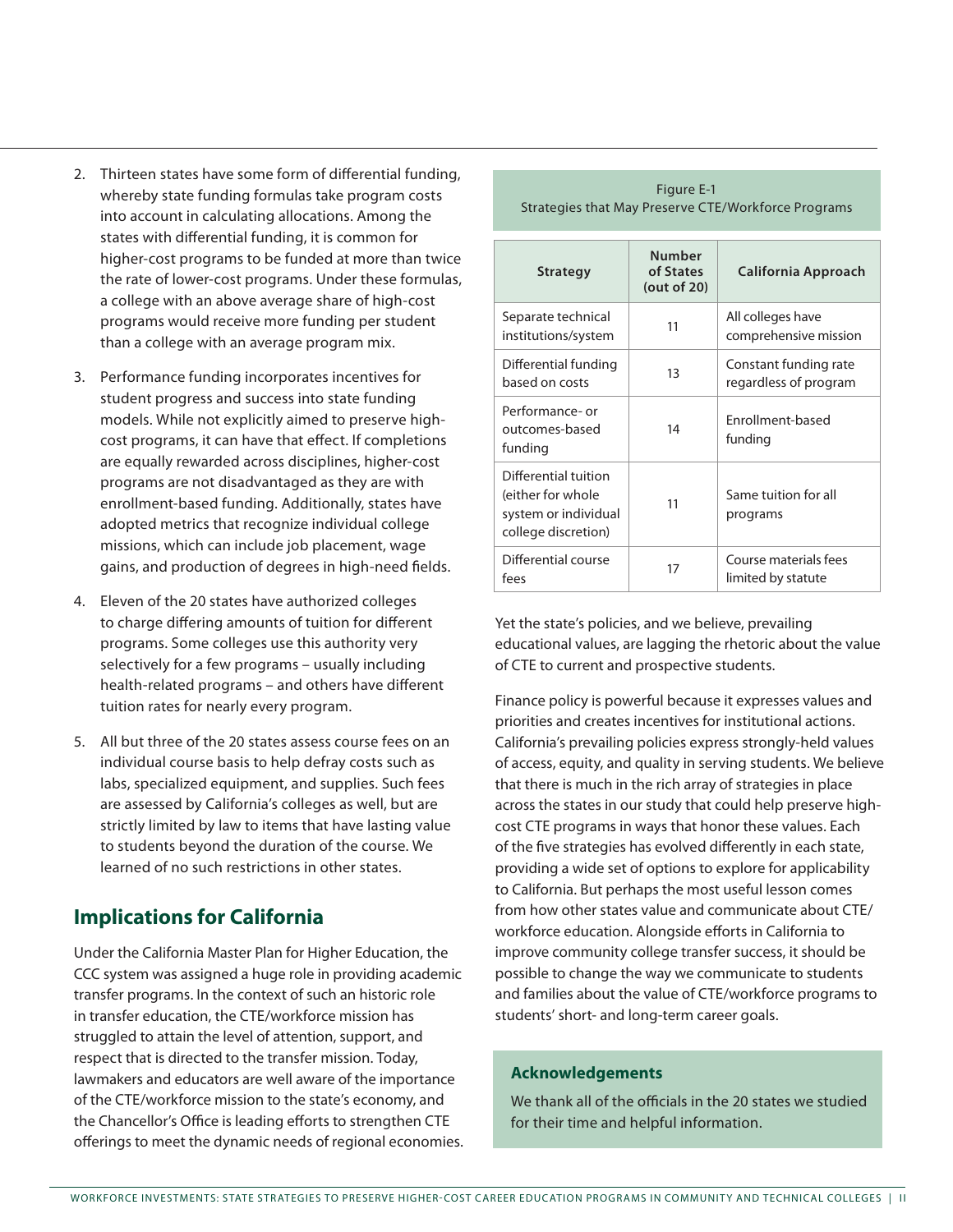# **Financing High-Priority Workforce Education Programs – a Challenge for California's Community Colleges**

### **The Issue**

Public two-year colleges are addressing a vital and growing national priority to help adults of all ages earn credentials of value for workforce entry and advancement. Today's economy requires postsecondary training for a larger share of jobs, with many rewarding career pathways available to those with technical skills earned in community college certificate and associate degree programs. Yet many of these programs, while of considerable value to students, employers, and regional economies, are costly for colleges to support. This policy brief reports findings of our research into finance strategies used in other states that may help colleges provide students with access to valuable workforceoriented programs despite some higher costs. It is intended to inform education leaders and policymakers in California as they address the challenge of financing career and technical education (CTE) offerings in the California Community Colleges (CCC).

Figure 1 shows cost differences in some instructional programs commonly offered in community colleges. In this brief, we describe five strategies used in other states to address cost differences such as those shown below, focus on three states that employ most of the strategies, and consider the implications that other states' practices may have for California.

| Figure 1                                    |
|---------------------------------------------|
| Instructional Costs Per Student Credit Hour |
| National Averages (2011-2012)               |

| Humanities/Humanistic Studies                            | \$52  |
|----------------------------------------------------------|-------|
| Biology, General                                         | \$64  |
| Engineering-Related Technologies                         | \$73  |
| Allied Health and Medical Assisting Services             | \$131 |
| Drafting/Design Engineering Technologies/<br>Technicians | \$163 |
| Respiratory Care Therapy/Therapist                       | \$265 |

Source: National Community College Cost & Productivity Project, National Higher Education Benchmarking Institute

### **The California Context**

Over the last two years the Institute for Higher Education Leadership & Policy (IHELP) released a four-part report series, Career Opportunities,<sup>1</sup> assessing the career technical education mission of the CCC and offering suggestions for changes to state and system policies that would provide better support for this critical mission area. One prominent finding was the need for policies that would improve the alignment of program offerings with the needs of regional economies. The CCC, through the *Doing What Matters for Jobs and the Economy*  initiative,<sup>2</sup> is moving aggressively to set regional priorities and reallocate resources accordingly. But ever-present fiscal constraints, made worse by the great recession, have made it difficult for California's community colleges to support high-cost programs while balancing budgets and meeting enrollment targets.

Community colleges in California are funded at a constant rate per full-time-equivalent student (FTES) and are accountable for meeting enrollment targets within their allocations. That creates a fiscal disincentive to support high-cost programs because the same dollar allocation stretches across more FTES when used for lower-cost programs. Not all CTE programs are high cost, and not all liberal arts/transfer programs are low cost, but due to class size constraints and the specialized lab and equipment

Figure 2 California: CTE Vocational Credit Enrollment (FTE)



Source: CCC Chancellor's Office Datamart, reflecting annual FTES in "vocational" credit courses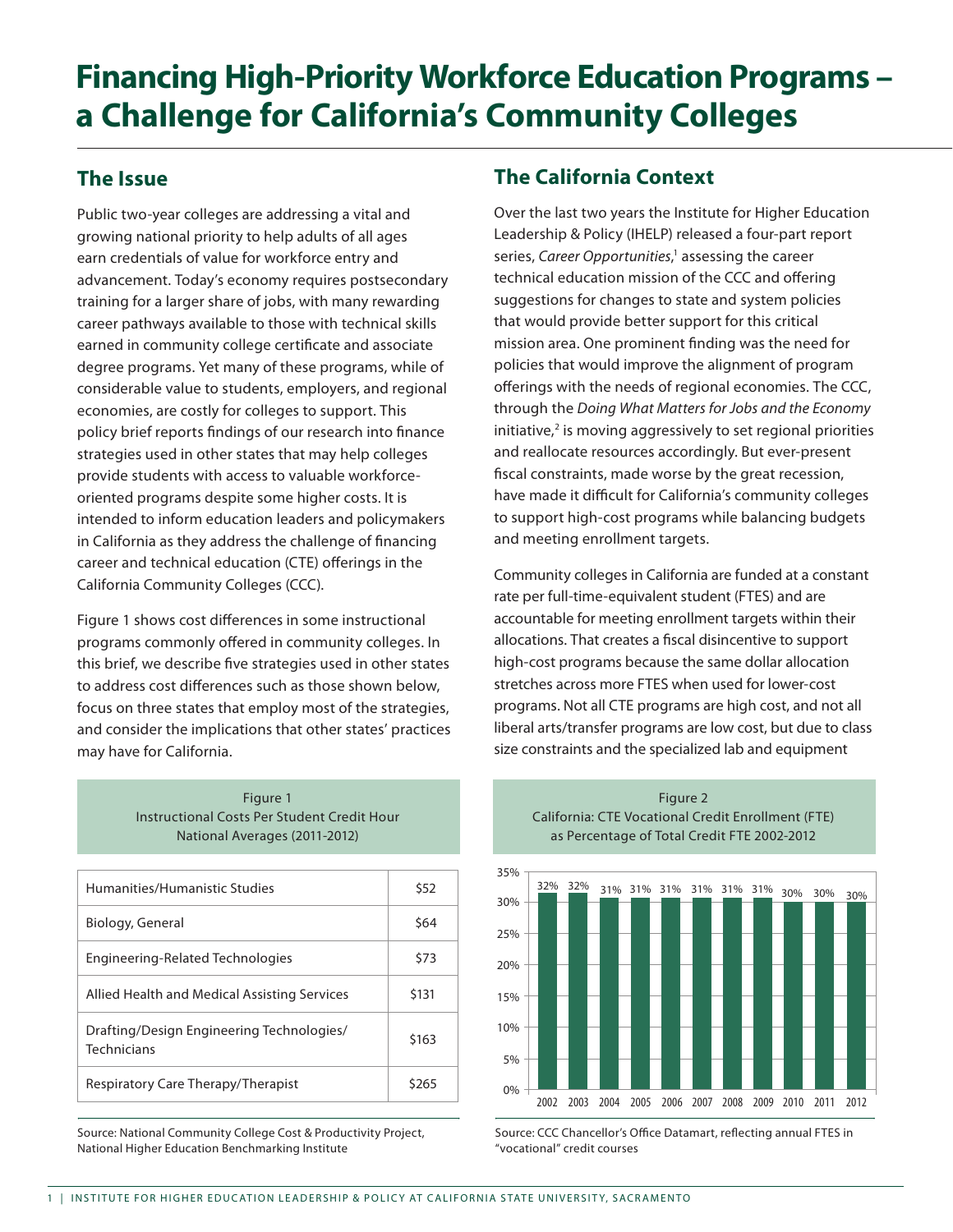needs of many CTE programs, cost considerations have surely played into decision making at the college level.

Figures 2 to 4 show the trend, since 2002, in the share of credit enrollments (in FTES) that are classified as CTE by the CCC Chancellor's Office Taxonomy of Programs (TOP) coding system. Figure 2 shows the trend for all CTE programs – a slight decrease from 32% to 30%. While not a large drop, it has occurred during a period of increased attention to workforce development when we might have expected the share to increase.

Figures 3 and 4 look at two specific CTE program areas that are high-cost programs, as shown in Figure 1, so that we can see trends more directly reflective of cost constraints. Health courses saw an increase only up to the point of the recession in 2007 and then underwent a decline. This pattern, at a time when allied health is a strongly growing sector, suggests that colleges may be struggling to cover the costs of these programs. Figure 4 shows a steadier decline in another high-cost program area – engineering and industrial technologies, another sign that costs may be impeding program offerings in priority areas.

#### **Scope of Study and Research Methods**

The funding of workforce-related postsecondary programs in our nation's colleges is a complex topic.



Source: CCC Chancellor's Office Datamart, reflecting annual FTES in courses with a two-digit TOP code of "12"

States have evolved a variety of institutional structures and funding mechanisms that involve an array of federal, state, local, private, and nonprofit entities and funding sources. We have limited the scope of this study in two ways in order to focus on issues most likely to be applicable to CCC finance policy.

We limited our study to states' general fund appropriations, examining how such funds are used to support workforce, or CTE, programs offered by their public postsecondary institutions (credit instruction only). We included policies regarding the collection of tuition and fees from students enrolled in those institutions because those revenues affect the allocation of state general funds.

We further limited our research to institutions and systems that are part of a state's postsecondary sector. Many states offer CTE to adults through secondary technical schools, including credit instruction leading to workforce credentials. We excluded these kinds of schools from our study because we are focused on state postsecondary finance, and most secondary technical schools are funded through K-12 finance mechanisms. Nevertheless, K-12-funded CTE can be an important part of a state's effort to help students earn postsecondary credentials. For example, Florida has a particularly

Figure 4 Credit Enrollment (FTE) in Engineering and Industrial Technologies Courses as Percentage of Total Credit FTE



Source: CCC Chancellor's Office Datamart, reflecting annual FTES in courses with a two-digit TOP code of "09"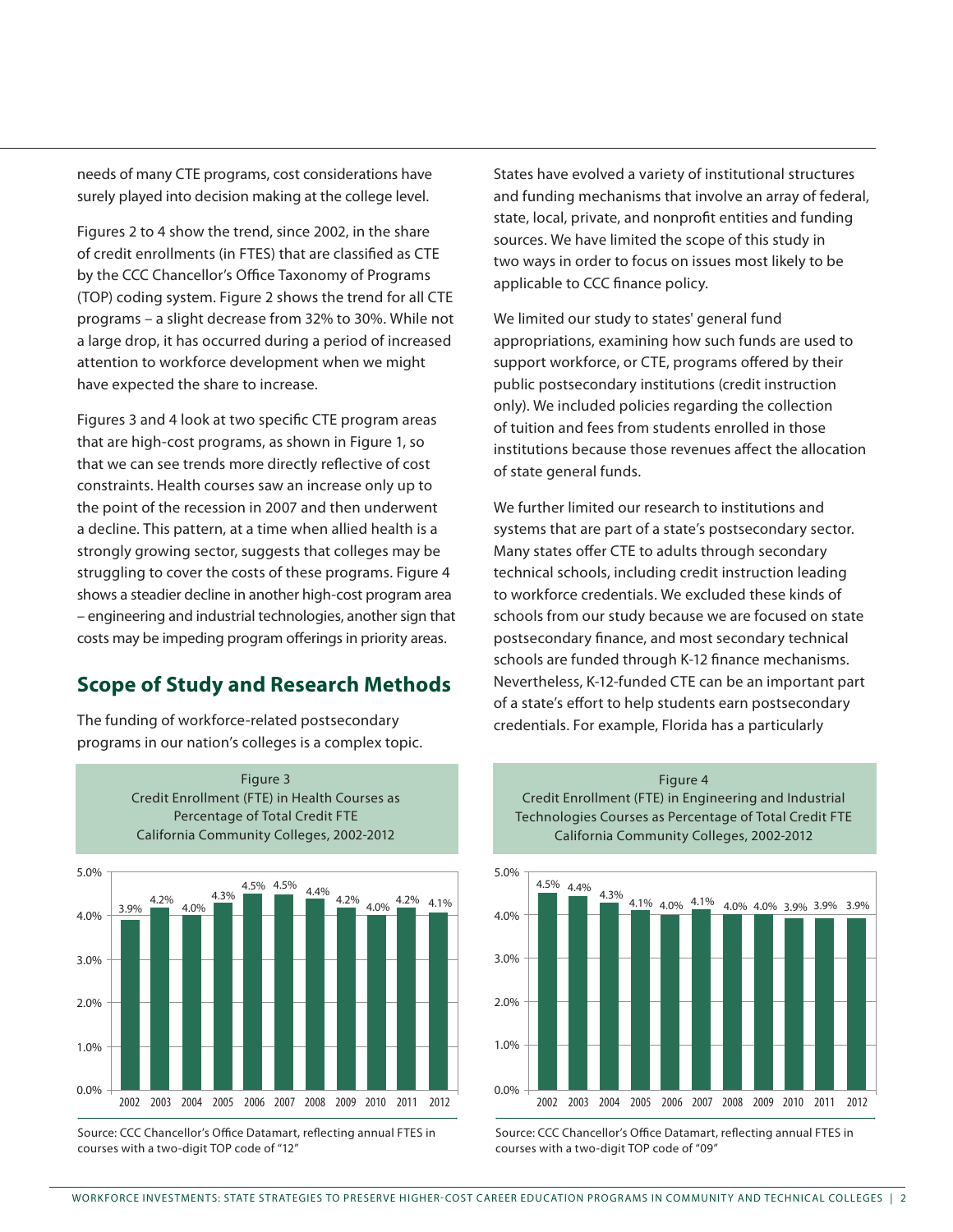## **Financing High-Priority Workforce Education Programs – a Challenge for California's Community Colleges**

robust set of technical schools within its K-12 system that function in close cooperation with community colleges because of the state's unique K-20 governance structure.

As some states use the term "CTE" and others use "workforce," we will use the combined term "CTE/ workforce" for the remainder of this report to refer to community college programs that prepare students for entry into the workforce at the certificate or associate degree level. We use the term "liberal arts/transfer" to refer to community college programs that prepare students to transfer to four-year institutions to pursue bachelor's degrees in fields where associate degrees are not sufficient entry-level career preparation.

In choosing states for the study, we drew on expert advice as well as our own knowledge of two-year state systems. We included states from various regions of the country, of various sizes, and spanning a range of circumstances in higher education – governance structures, size and

mission of the two-year sector, funding approaches, demographics, and industry base. Figure 5 shows the 20 states we studied. We included large, diverse states (Texas, New York, and Florida), neighboring states to California (Oregon, Washington, Nevada, Arizona), and several states in the Midwest and South that have been very proactive in addressing community college student success. We believe that lessons can be learned from small states as well as large ones, particularly since most states are experiencing shortages of skilled workers, growing diversification of community college student populations, and the college and career readiness challenges that accompany diversification.

A wide variety of governance structures prevail across the 20 states, including unified systems without local governing boards (e.g., Virginia, Indiana), local governance without a central system (e.g. Nebraska, Arizona), local boards under a state system, (e.g., Washington, Kentucky), one governing board over two-year and four-year

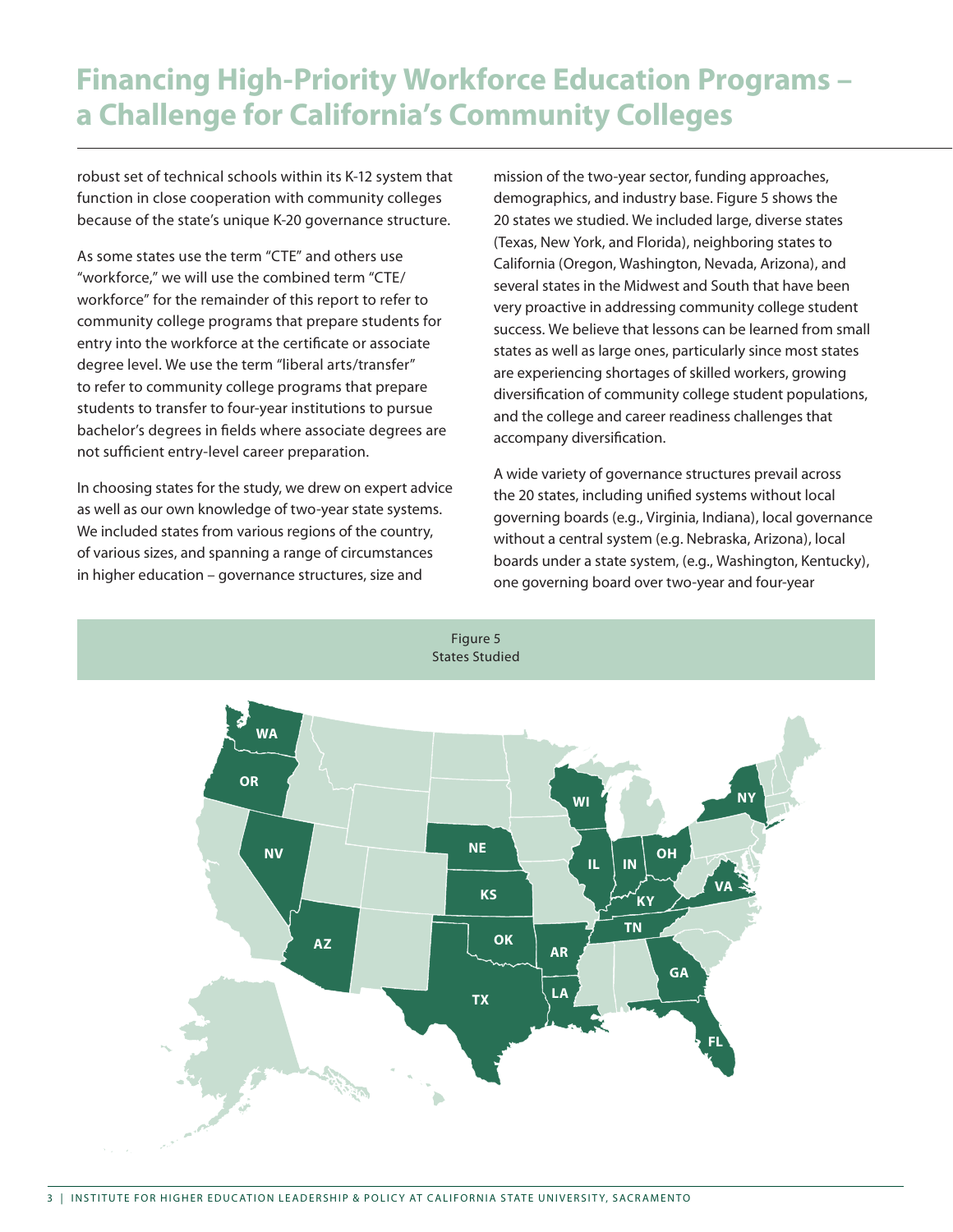institutions (e.g., Arkansas, Tennessee), separate systems for technical colleges (e.g., Texas, Wisconsin), and several other models. We believe that this set of states provides a comprehensive survey of the range of finance approaches that may help states preserve high-cost CTE programs in areas of value to regional economies, and therefore of potential value to students.

Once we selected the states, we consulted the 2012 *State Higher Education Finance* report, published by State Higher Education Executive Officers (SHEEO), to obtain an initial list of contacts for community/ technical college finance officials in various states. We contacted those listed and either confirmed an interview with them or were redirected to other state or system officials. We spoke with 36 individuals across the 20 states – typically vice chancellors or directors of budget/ planning/business in system or statewide offices. Our semi-structured interviews included questions about governance structure, the priority of the CTE/workforce mission within the two-year sector, the severity of the funding problem, state funding models, tuition and fee policies, and other strategies used to support CTE/workforce programs. We asked for and received background materials and documents from most states with information on funding models, tuition levels, and other elements of their finance approaches. We explored

#### **Research Methods:**

- $\blacksquare$  Select states (20)
- $\blacksquare$  Conduct semi-structured interviews with finance and other state and system officials
- $\blacksquare$  Review details on finance policies noted by interviewees
- **n** Review college websites
- $\blacksquare$  Categorize financing strategies
- $\blacksquare$  Examine IPEDS data on trends in award of associate degrees
- $\blacksquare$  Review findings for applicability to California

the websites of numerous colleges and technical centers. Funding arrangements are evolving in many states, so we caution that there may be some changes to the state policies as they were described to us during our interviews, although we asked respondents to review drafts to check for accuracy.

The purpose of this study was to learn about alternative financing approaches in other states in order to inform efforts underway to ensure robust CTE offerings for students in California's community colleges. Its scope does not allow for any in-depth analysis of the impact of finance strategies on the sustainability of high-cost programs. We are uncertain whether such analyses would be revealing or even worth undertaking because of the complications inherent in comparing states on both the strategies and their potential outcomes. With regard to strategies, for example, no two states' finance approaches are the same and they have been in place for varying amounts of time. With regard to outcomes, we could not identify measures that would provide for a fair comparison across states, given variations in labor markets, economic cycles, state budget priorities, demographics, program quality, and available data.

The one outcome measure for which ostensibly comparable data are available is associate degree production by discipline.<sup>3</sup> We did some exploratory analysis to compare states on (1) the percent of a state's associate degrees that were awarded in CTE fields, and (2) the percent of all CTE associate degrees that were awarded in health fields (which are mostly high-cost). But policy differences across states on the award of associate degrees for transfer students limit the validity of even these comparisons for assessing any impact of finance strategies, as do the age profiles of states as they influence the demand for health professionals. We concluded that we could not provide any valid data on the relationship between finance strategies and the vitality of CTE/ workforce offerings. Individual case studies of states before and after adoption of new finance strategies would probably stand the best chance of yielding information on the impact of finance strategies. Therefore, we focus our findings on how states are using finance policy to preserve high-cost CTE/workforce programs, and what lessons may be applicable to California.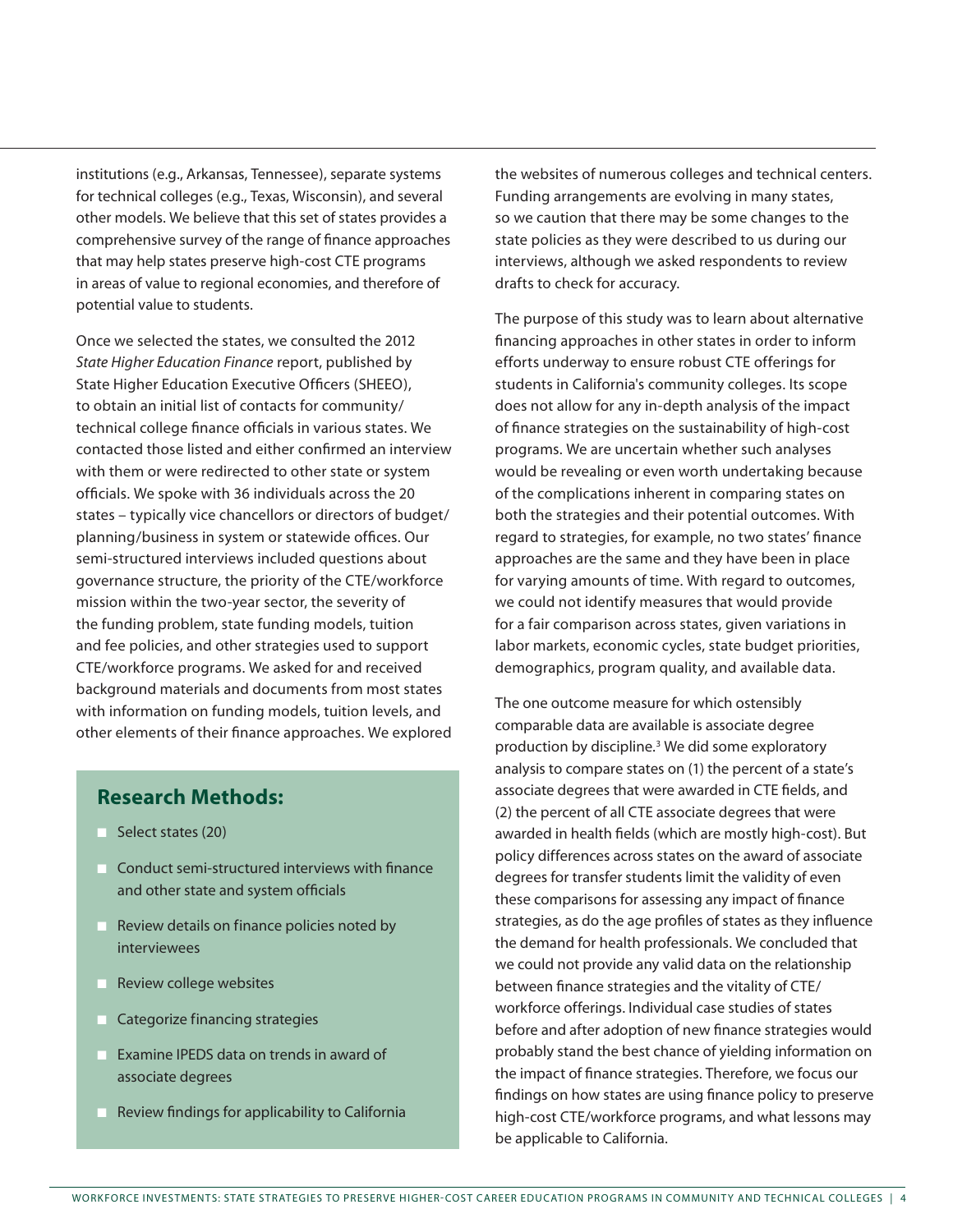# **Findings: CTE/Workforce Education is a Celebrated Mission**

Several themes emerged from the interviews that warrant mention before proceeding to describe the specific financing strategies in use across the sample of states. First, it was clear that in nearly every state, considerable attention has been given to the issue of program cost as it affects the ability of community and technical colleges to offer high-cost programs if those programs are judged to be of value to students and communities. Most of the states have evolved multiple approaches to recognizing cost differentials in their financing strategies.

Second, the CTE/workforce mission is a much bigger part of the two-year postsecondary sector mission in most states than it is in California, at least as measured by the share of degrees awarded that are in CTE fields (see Figure 6). Certainly, CTE/workforce education involves much more than associate degree programs and liberal arts/transfer education may or may not involve the award of an associate degree to transfer students. Nevertheless, Figure 6 shows that other states have more of their two-year sector activity devoted to degree programs in CTE/workforce disciplines. The figure shows this percentage for the 20 states included in this study and for California for the 2004-05 and 2010-11 academic years. In 2004-05 California's CTE portion of degrees was below all states except Florida. In the more recent data, California has moved above Arizona but remains far below most of the other states. This reflects the historic importance of the community college transfer mission under the 1960 Master Plan for Higher Education, which provides that only the top one-third of high school graduates, statewide, are eligible for admission to a public university as freshmen.

Third, and admittedly a subjective observation based on the interviews, CTE seems to enjoy a higher relative status in other states than in California. In our *Career Opportunities* report series we concluded that CTE is often marginalized from the academic core of the community college system and does not receive the level of attention, support, and even respect accorded to the liberal arts/transfer mission. By contrast, we were struck in our interviews by the high regard for CTE/workforce programs and the emphasis those programs are given by systems and lawmakers. Here are a few specific examples:



Figure 6 CTE Degrees as Percent of Total Associate Degrees Awarded, 2004-05 and 2010-11

Source: National Center for Education Statistics Integrated Postsecondary Education Data System (IPEDS), reflecting degrees based on 25 two-digit Classification of Instructional Programs (CIP) codes considered CTE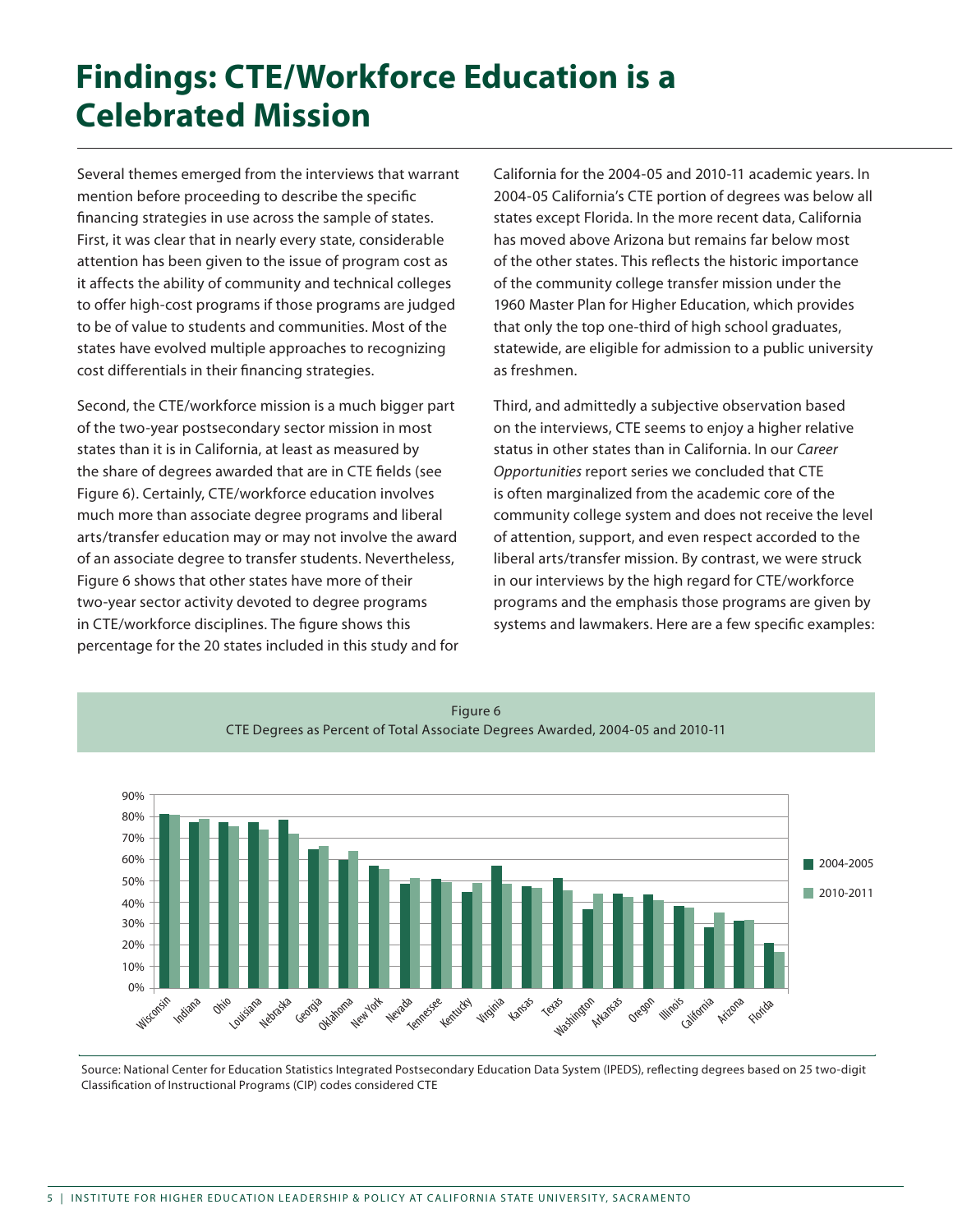- **Washington** uses the term "professional/ technical" for its CTE/workforce portfolio in order to differentiate it from K-12 CTE programs and to emphasize the professional career pathways available to students. The State Board for Community and Technical Colleges decided years ago to build its reputation on its "professional/technical" mission because it viewed that mission as its competitive advantage over the four-year sector.<sup>4</sup>
- <sup>n</sup> In **Illinois**, high school students are advised of both CTE and transfer program options in community college, with at least equal emphasis on CTE, according to our interviewee.
- Indiana uses the term "CTE" only for the secondary schools. Postsecondary programs are referred to only by their discipline names and are under the academic purview of the provost, along with all other academic programs, to signal their inclusion in the core of the institution.
- $\blacksquare$  As an indication of the value placed on vocational degrees, college faculty and staff in **Kentucky** reportedly encourage students who are enrolled in workforce programs to take general education courses as they pursue certificates so they can earn associate degrees. Likewise, employers are encouraged to allow students to complete their vocational associate degrees even once they have earned entry-level skills. Two-year colleges are subject to an accountability metric called "workforce matriculation" that reports the numbers of students who transition from noncredit job training into credential programs – another signal of the priority placed on associate degrees.
- **n** In Louisiana, where a large number of institutions were merged into a new community and technical college system in 1998, the former technical schools were "adamant" (according to the interviewee) about retaining the term "technical" in their names, resulting in a set of "technical community colleges" within the system.
- $\blacksquare$  In many of the interviews we were told that the transfer of credits from technical programs to fouryear institutions was reasonably seamless, even from institutions designated as technical colleges or institutes.
- n Interviewees in several states reported that their governors are highly focused on workforce education and, therefore, on providing appropriate support to the two-year institutions that provide it. As an example, CTE programs in **Kansas** received a 14% budget increase recently in a year in which the entire postsecondary budget was reduced over prior-year levels.

Fourth, we asked interviewees whether it has been a problem to maintain CTE/workforce programs that are of higher-than-average cost. Our assumption was that, if states have adopted finance mechanisms that protect high-cost programs, the problem would not be as acute as it appears to be in California. A minority of respondents reported that sustaining support for CTE programs was indeed a particularly difficult problem. By contrast, a slight majority said they had not heard that sustaining CTE/workforce programs is a problem. Others reported problems maintaining all programs, with no worse a problem for workforce/CTE. These observations from high-level finance and academic administrative officials, while just one set of possible respondents, do suggest that some other states have managed to place CTE/ workforce programs on at least an equal footing as other programs in terms of financial support and stature.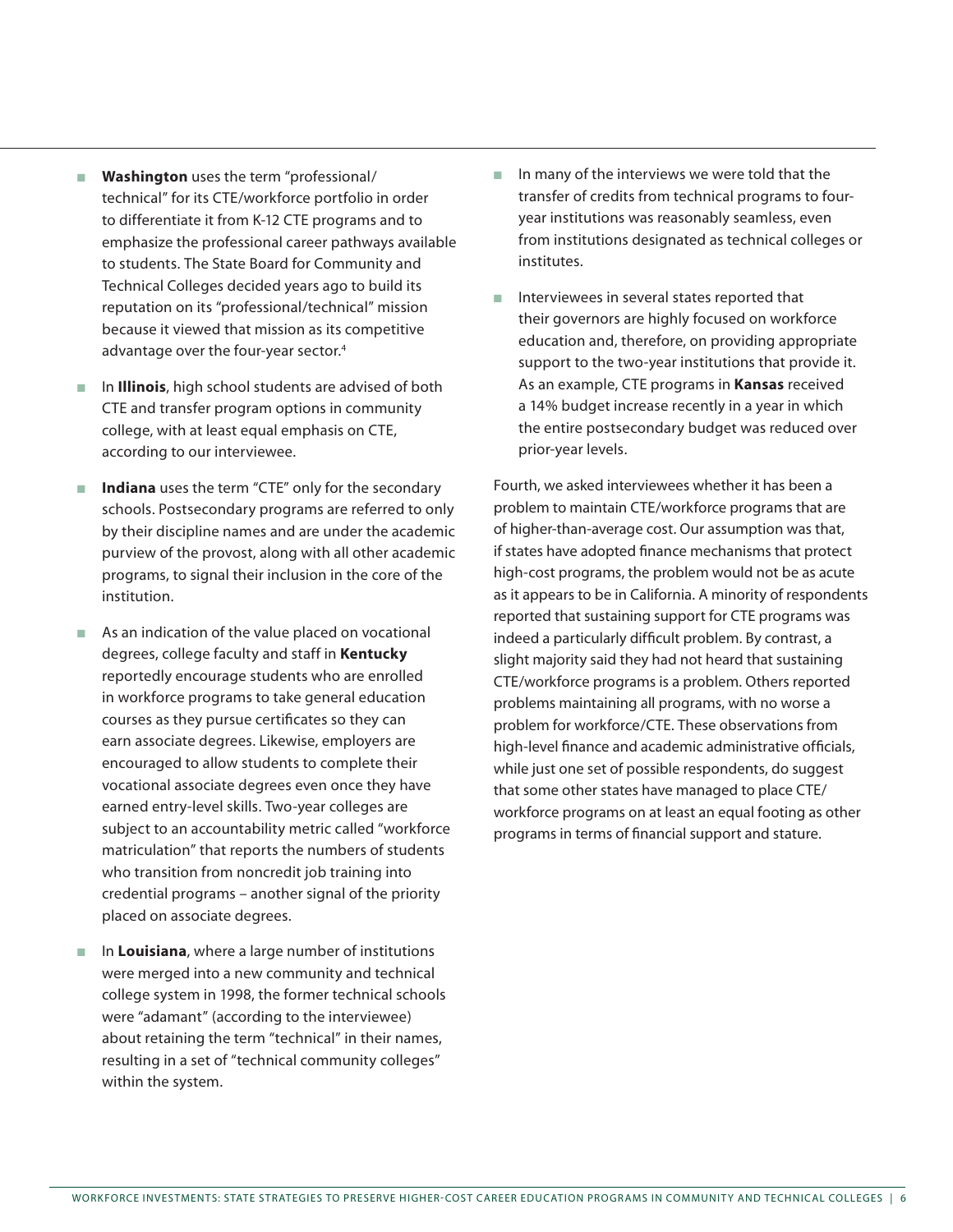# **Findings: Five Strategies Used to Preserve Higher-Cost Programs**

We identified five strategies that states are using, in various combination, that may help preserve postsecondary high-cost CTE/workforce programs. None of these strategies are in use for the CCC system. Figure 7 lists the strategies, the number of states (of the 20 we studied) where these strategies have been adopted, and the corresponding California policy. We discuss each in turn and include some specific state examples.

Figure 7 Strategies that May Preserve CTE/Workforce Programs

| <b>Strategy</b>                                                                             | <b>Number</b><br>of States<br>(out of 20) | <b>California Approach</b>                                                                                                  |
|---------------------------------------------------------------------------------------------|-------------------------------------------|-----------------------------------------------------------------------------------------------------------------------------|
| Separate technical<br>institutions/system*                                                  | 11                                        | All colleges have<br>comprehensive mission                                                                                  |
| Differential funding<br>based on costs                                                      | 13                                        | Constant funding rate<br>regardless of program                                                                              |
| Performance- or<br>outcomes-based<br>funding**                                              | 14                                        | Enrollment-based<br>funding; no performance-<br>or outcomes-based<br>funding                                                |
| Differential tuition<br>(either for whole<br>system or individual<br>college discretion)*** | 11                                        | Same tuition for all<br>programs                                                                                            |
| Differential course<br>fees                                                                 | 17                                        | Course materials fees<br>limited by statute to<br>items of continuing value<br>to students outside the<br>classroom setting |

- Includes postsecondary technical colleges or institutions that are part of comprehensive community college systems, part of separate technical systems, or separate institutions not part of a system, and that receive state funding. Their offerings may be limited to postsecondary vocational certificates, or include associate degrees in vocational programs. We also include colleges with comprehensive missions that are called "technical" because of a stronger historical focus on technical education.
- \*\* Includes states where performance funding has been officially adopted, even if not yet affecting allocations. Three additional states have plans underway for some form of performance funding.
- \*\*\* "Differential tuition," whether called "tuition" or "fees" by the state, is a charge that is not attached to a particular course. It can be attached to a general program, and can be applied annually, per credit hour, or per semester/quarter.

#### **Technical Systems and/or Institutions**

In 11 of the 20 states we studied, there are two-year postsecondary institutions that are designated as "technical" – in contrast to, and in addition to, community colleges that are primarily oriented to liberal arts/transfer programs or to a comprehensive mission. Some of the "technical" colleges offer liberal arts/transfer programs as well, but have somewhat more emphasis on CTE/workforce programs than other two-year colleges in their states; some offer only CTE/workforce degrees and certificates; some offer only certificates. We are not including technical schools that are part of secondary systems, even if they serve adults, as our focus is on postsecondary institutions. While institutional governance is not an explicit finance strategy, we believe that this feature of state postsecondary governance has implications for finance by virtue of singling out the technical mission for attention and perhaps more direct access to policymakers. We identified three governance models for those states with separate technical institutions, described below with brief descriptions of each state's model.

*"Community and Technical" college systems.* Three states have a system of "community and technical colleges" in which the individual colleges may have more or less of their offerings in the technical area, but the governing boards oversee both the comprehensive and the technical colleges.

- The **Kentucky** Community and Technical College System consists of four community colleges and 12 community and technical colleges. It was created by statute in 1997 to unify the state's community colleges and its technical colleges under the governance of a single board of regents.
- The Louisiana Community and Technical College System was formed in 1999 to bring together a number of institutions into a 14-college system with three types of colleges: seven community colleges; four technical community colleges; and three technical colleges. The different designations roughly reflect the balance of the liberal arts/ transfer mission with the CTE/workforce mission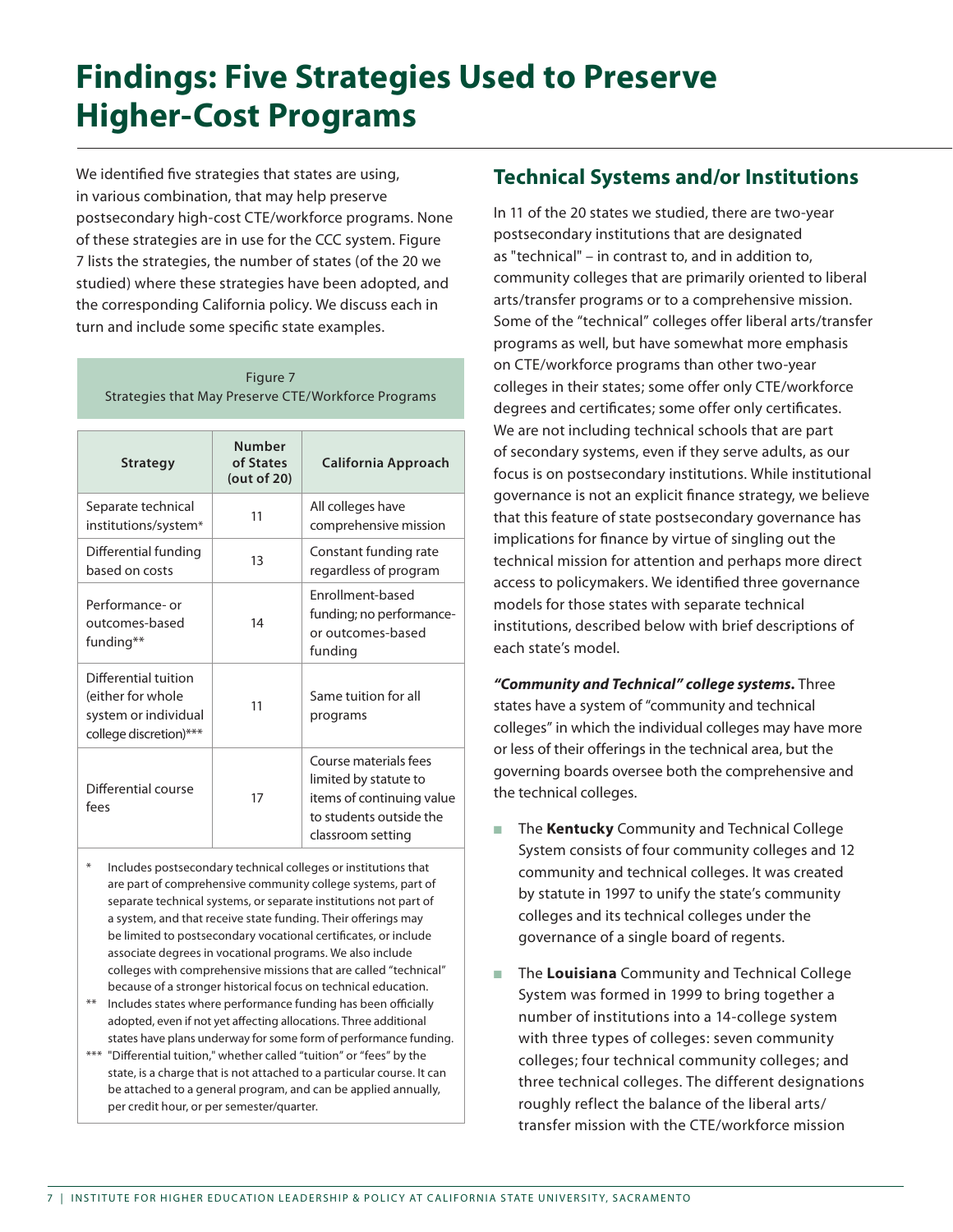as well as the history of the individual institutions. It is governed by the Board of Supervisors of the Community and Technical Colleges.

■ In **Washington**, 34 community and technical colleges have local governing boards, appointed by the Governor, and are organized under a State Board for Community and Technical Colleges (SBCTC). The nine-member state board, also appointed by the Governor, is responsible for all matters related to instruction and students services at the colleges, as well as financial matters such as requesting and allocating state appropriations for the colleges.

*Technical college systems.* Four states have technical college systems with their own governing bodies, independent of their state's community colleges.

- **Georgia** has the Technical College System of Georgia, with 24 technical colleges and one technical division at a state university, governed by the State Board of Technical and Adult Education. This system is separate from the community colleges that are part of the University System of Georgia under the Board of Regents, which are primarily transfer institutions with few technical offerings.
- **n** Oklahoma's 29 postsecondary career technology centers are governed by the Career Technology State Board and are completely separate from Oklahoma's two- and four-year postsecondary institutions. These centers, which offer certificates but not associate degrees, receive most of their funding from local tax revenue but do receive some state support. The state's Board of Regents oversees the "Cooperative Alliance Program," which coordinates pathways and allows transfer of credits from these career tech centers to community colleges or four-year institutions.
- **Texas** has 50 public community college districts with local governing boards and no systemwide governance. A separate set of institutions, the Texas State Technical College System, consists of four technical colleges and is governed by its own board of regents. These technical colleges offer certificates and associate degrees in a wide range of career fields.

**Wisconsin** has a separate Wisconsin Technical College System with 16 districts. Five of its colleges offer collegiate transfer and liberal arts programs but such programs can be no more than 25% of institutional program offerings. In a separate system – the University of Wisconsin System – are 13 two-year colleges that offer liberal arts/transfer programs.

*Technical institutions – not organized in systems.* Four states have postsecondary technical institutions that are not part of a community and technical college system or a separate technical system, but have either their own local governing board or are governed along with other postsecondary institutions.

- **Arkansas** has 22 two-year colleges, two of which are designated "technical" institutions. Eight of the colleges are part of one of the two university systems (University of Arkansas, Arkansas State University). All colleges have their own local governing boards, and they are all comprehensive in their program offerings.
- **n** The **Kansas** Board of Regents is the governing board of the state's six public universities and the coordinating board for all public two-year and four-year institutions, including 19 community colleges and six technical colleges. In 2007 the Kansas legislature created the Postsecondary Technical Education Authority. The Authority operates under the auspices of the Board of Regents and makes recommendations to the Regents regarding planning, coordination, and enhancements for the postsecondary technical college system.
- **n** The **Ohio** Board of Regents has statutory authority for planning and coordination of senior, community, and technical institutions in the state. Ohio's 23 community colleges are governed by their own local boards. Three of them are designated "technical" colleges owing to their histories, but have program mixes closely resembling the other community colleges. More than 50 Ohio Technical Centers (formerly Adult Workforce Education Centers) are now also part of the postsecondary system, having moved under the purview of the Ohio Board of Regents from the Department of Education in the last few years. These centers, which offer certificates but not degrees, have articulated pathways into Associate and Bachelor's degree programs in Ohio colleges.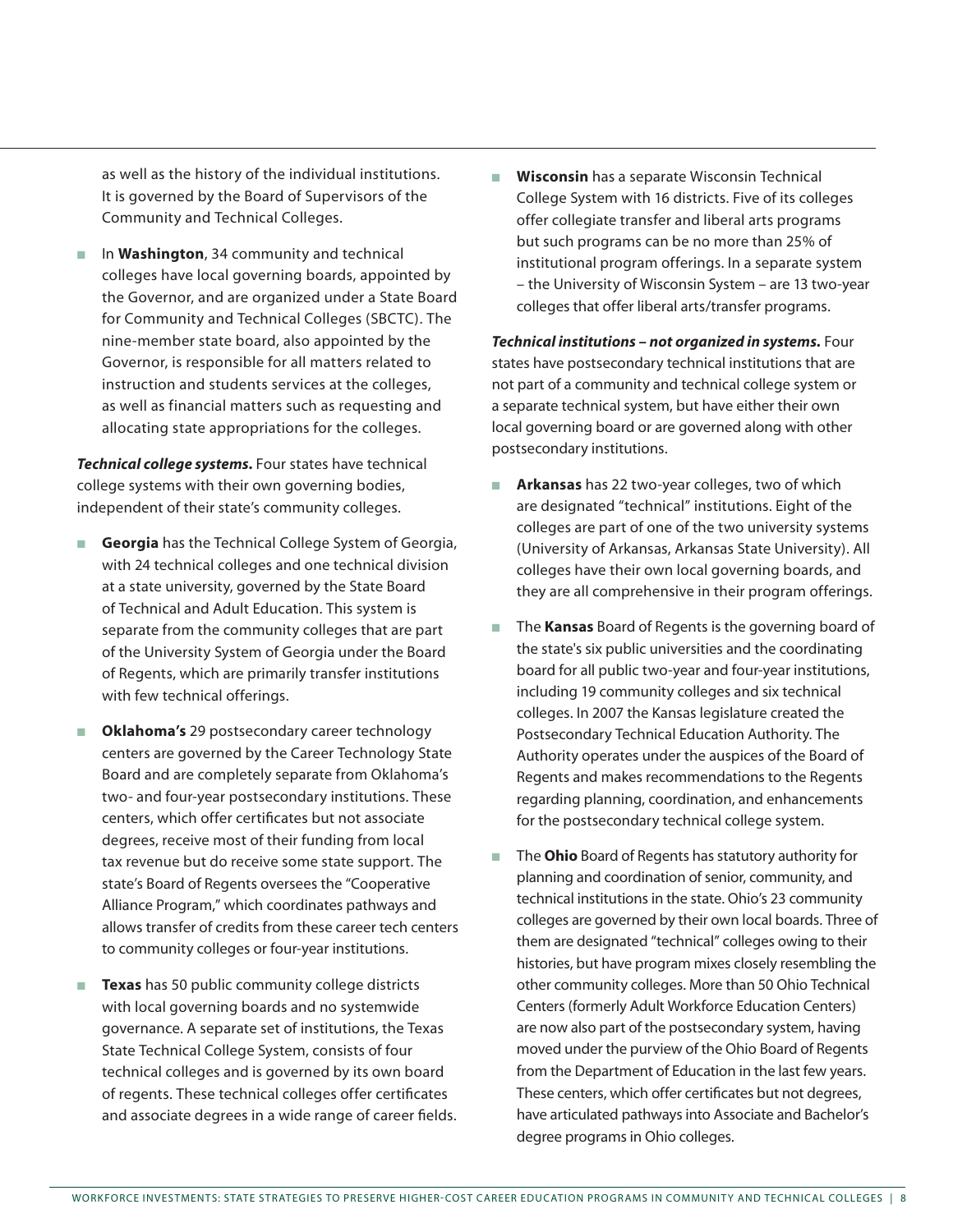## **Findings: Five Strategies Used to Preserve Higher-Cost Programs**

■ The **Tennessee** Board of Regents of the State University and Community College System exercises statutory responsibility for six senior institutions, 13 community colleges, and the 26 Tennessee Colleges of Applied Technology (TCAT). The TCATs, known also as "technology centers," offer diplomas and certificates and are funded by the state under a different method than the 13 community colleges.

#### **Differential Funding in State Funding Formulas for Colleges**

Thirteen of the 20 states have some form of differential funding, whereby state funding formulas take differential program costs into account in calculating need or allocations for institutions. Such formulas are often not fully funded because of limited state funds or provisions for equalizing funding across colleges or capping allocation changes between years. Even where the state contributes less than the full computed "need," however, budget allocations to colleges are affected by the mix of programs offered and the cost differences among them. In every state with differential funding, the formula only affects the allocation to the college system or to the college but does not determine how the funds, once received by a college, are allocated to the individual academic programs.

*Differentiating by discipline.* Each state's differential funding approach is unique but the majority of states group academic programs into categories, by cost, usually with reference to Classification of Instructional Program (CIP) codes. For those states, the formulas reflect choices about the number of different cost categories to use and the cost factor to apply to each category. There is a wide variation in the number of cost categories used, as well as in the difference between the highest- and lowest-funded category, as shown in Figure 8. States with only a few categories generally group most technical courses into just one or two categories. The two states with a large number of categories assign costs to nearly every discipline rather than creating groups of disciplines. A few of the states take cost into account by means other than formulas with specified cost categories. For example, **Wisconsin's** technical colleges are funded primarily from non-state funds with the state portion aimed to supplement and equalize local funding. A portion of the state allocation is

derived as a percent of college costs. Therefore, colleges with more costly programs receive more state funds. **Washington** uses a base-plus funding model, but the base reflects allocations from previous years in which state allocations were in part based on program cost.

*Assigning costs to discipline categories.* States have developed different means to acquire cost data on which to base their differential funding formulas. Some states rely on cost studies that have been done elsewhere.<sup>5</sup> Others collect actual expenditure data from their own colleges. **Virginia** uses both internal and external data, drawing on student/faculty ratio guidelines used in other states, recommendations from its own colleges and universities, and accreditation standards on staffing requirements. However the cost information is obtained, it is then used to various degrees of specificity to make appropriate accommodations for program cost. An

> Figure 8 Structure of Differential Funding Models\*

| <b>State</b>    | Number of<br><b>Categories</b> | Ratio of Highest/<br><b>Lowest Funding Rate</b> |
|-----------------|--------------------------------|-------------------------------------------------|
| Arkansas        | 4                              | 1.8                                             |
| Georgia         | 5                              | 1.7                                             |
| <b>Illinois</b> | 6                              | 2.8                                             |
| Kansas          | 7                              | 2.7                                             |
| Kentucky        | 52                             | 4.4                                             |
| Nebraska        | 3                              | 2.0                                             |
| Nevada          | 3                              | 2.0                                             |
| <b>Texas</b>    | 26                             | $2.6***$                                        |
| Virginia        | 6                              | 2.4                                             |

\* It is not possible to describe every state's approach to differential funding in this way due to the unique structures of some states' funding models. Even those in this figure have components of the funding model that cannot be reduced to a ratio.

\*\* Ratio excludes one very high cost program (Career Pilot), which is funded at nearly twice the rate of the next highest program.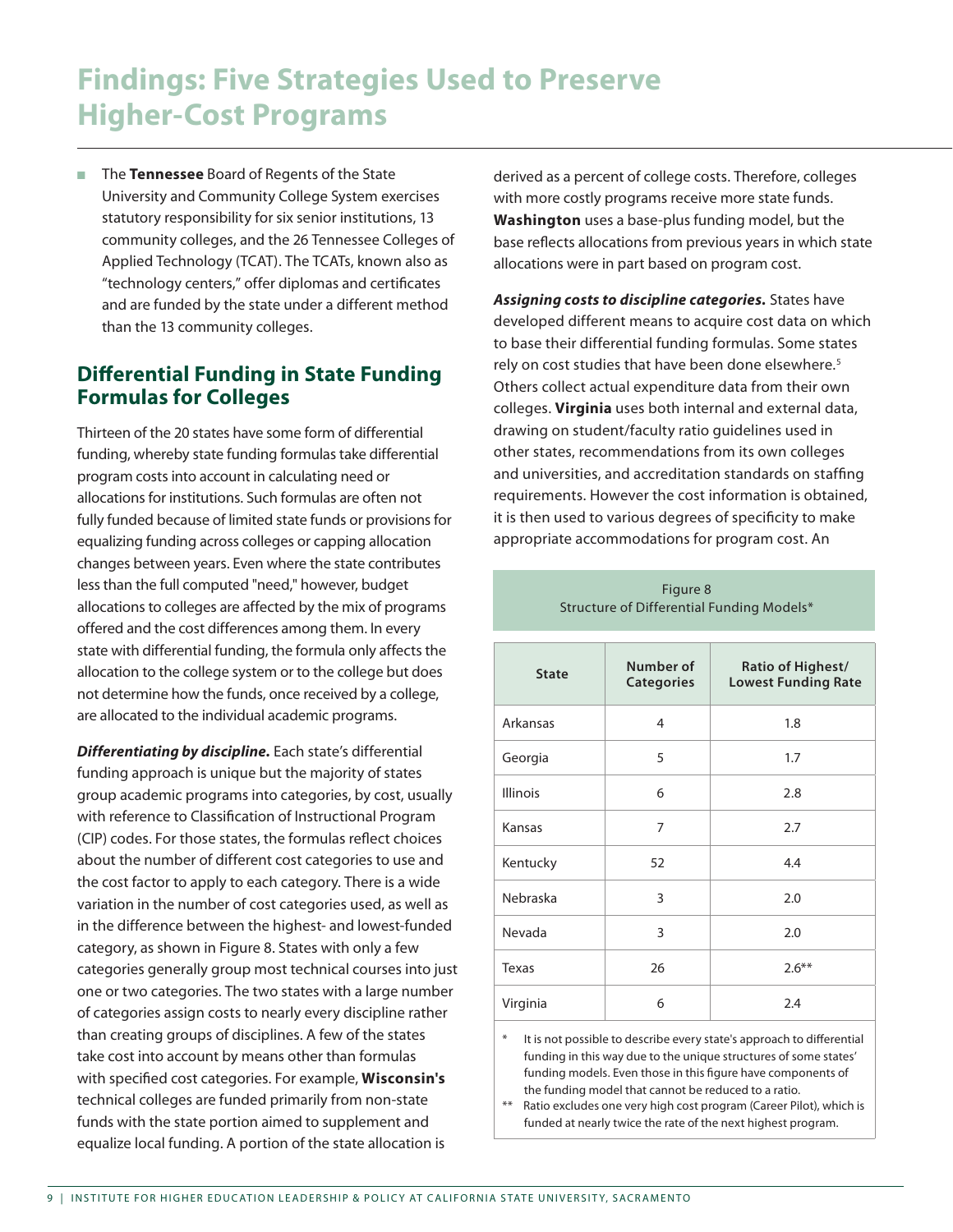approach used by some states is to assign weights to the budgeted enrollment for each program area, usually pegged to a weight of 1.0 for general education courses, with higher weights for programs that are more costly. **Nebraska** and **Nevada** use this approach, shown in Figure 9. A second approach computes an expected rate of student contact hours per faculty in a set of programs. This is, in effect, a student-faculty ratio and captures the different expectations for the class sizes that are appropriate for different disciplines. **Arkansas** uses this approach, shown in Figure 10. Other states that use a version of differential reimbursement by credit hour for different disciplines include **Illinois**, **Kentucky**, **Texas**, and **Virginia**.

#### *Incorporating cost differentials in final allocations.*

The differential costs, by discipline, are usually just one piece of computed program "need" – the "direct instructional" or "faculty salary" piece. The other components of a state funding formula (e.g., for indirect

> Figure 9 Using Weights to Adjust for Program Costs

| Weights<br>Applied<br>to FTES | <b>Nebraska</b>                          | Nevada                                   |
|-------------------------------|------------------------------------------|------------------------------------------|
| 1.0                           | Academic                                 | Liberal arts, math,<br>science, language |
| 1.5                           | Technical without<br>expensive equipment | Visual and performing<br>arts            |
| 2.0                           | Technical with<br>expensive equipment    | Health, trades/tech<br>engineering       |

#### Figure 10 Using Class Size Standards to Adjust for Program Costs (Arkansas)

| General education                  | 22 students |
|------------------------------------|-------------|
| Technical education                | 16 students |
| Remedial/developmental             | 16 students |
| Allied health - health professions | 12 students |

costs, equipment, facilities) may or may not take cost into account. One way that does account for cost differences in the non-instructional components of the formula is to apply a percentage to the instructional cost component for indirect and support costs. **Arkansas**, for example, calculates academic support at 60% of direct instruction, providing more support dollars for programs with higher instruction costs. Once all costs are computed for all disciplines, states take various approaches to using that information to determine actual budget allocations. Some states subtract local tax revenues and/or revenue from student tuition from the computed need and allocate state funds for the balance – as far as the state funding will go toward meeting the balance. Some states apply the differential funding formula only to new funds, while carrying forward the prior year's base for each institution. Several states have devised means by which state funds are used to bring greater parity across institutional funding levels, such that the cost-based formula becomes only one benchmark for determining annual allocations.

#### **Performance Funding**

Fourteen of the 20 states have adopted some form of performance funding for their two-year colleges affecting various portions of the overall budget. In some cases the funding models have been officially approved but have not yet begun to influence budget allocations to colleges. Performance funding is under active discussion in another three of the states. Interest in basing state allocations for postsecondary education in part on outcomes has grown in recent years, as new approaches have been devised to improve on some of the ill-advised approaches in the past. Among the new approaches are metrics intended to better reflect college missions and to preserve access for disadvantaged populations whose measured outcomes have historically been below those of other student populations.6 Despite these new approaches, performance funding remains a controversial and unsettled strategy, with states taking varying approaches to its development and implementation. Our purpose in discussing performance funding here is not to explore it in any depth, but to explain why some states view it as one strategy, among others, to preserve high-cost CTE/workforce programs.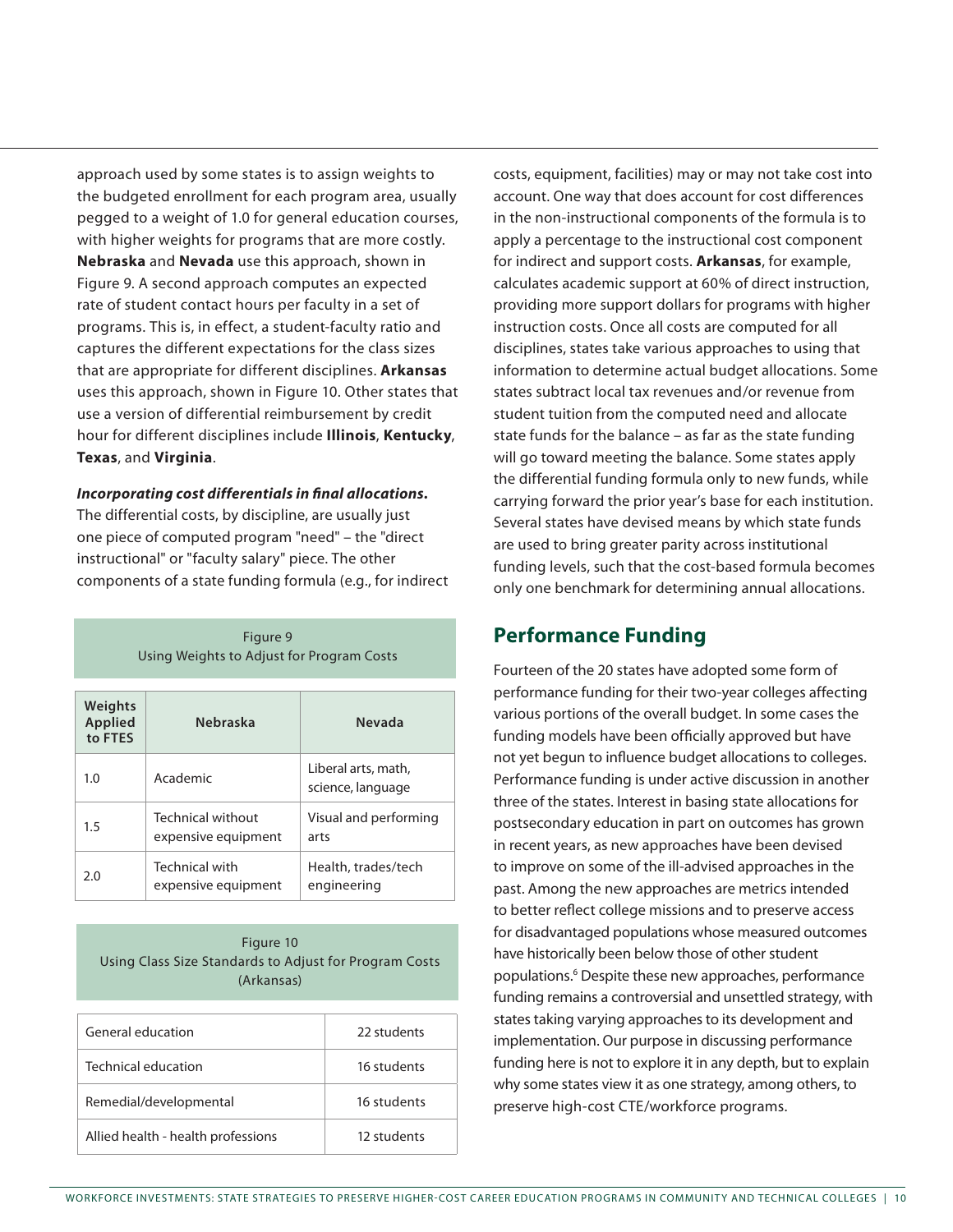## **Findings: Five Strategies Used to Preserve Higher-Cost Programs**

*Completion – a level playing field.* Despite the variation in approach across states, every state's performance funding system includes a measure of certificate and degree completion. Compared to straight enrollment-based funding, this approach creates a more level playing field for high-cost programs. Under enrollment-based funding with no cost differentials, a low-cost program is advantaged compared to a high-cost program because the same per-student dollar allocation will cover a greater portion of the program's cost. But a performance funding system that counts completions accords no such advantage to a low-cost program. In fact, depending on the specifications of the performance component, high-cost CTE/workforce programs could be advantaged because they may have more opportunities to register completions with the award of certificates and associate degrees. Furthermore, CTE/ workforce programs with above-average completion rates would fare better than other programs.

*Aligning funding with labor market needs.* Another strategy that some states use to preserve and encourage CTE/workforce programs that may cost more than other programs is to include performance factors that relate to meeting labor market needs. Some do this by including extra weights for completions in fields designated as "high-need." Some include measures of job placement and wages, although the collection of accurate data has slowed some efforts to track labor market outcomes. In **Arkansas**, for example, certificate and degree completion are among the mandatory measures, and among allowable optional measures are the number of credentials awarded in Science, Technology, Engineering, and Mathematics (STEM) fields and other high-demand disciplines, and the number of credential completers that obtain employment. Similarly, **Nevada** allows colleges to choose measures for outcomes in specific workforce areas that conform to their program priorities. **Louisiana** includes measures of job placement and wages but has not yet incorporated a "pre/post" measure that would assess changes in employment status or in wages after program completion. **Wisconsin's** newly developed performance funding system has a number of workforceoriented metrics including: (a) placement rate of students in jobs related to students' programs of study; (b) number

of degrees and certificates awarded in fields determined to be high-demand by the system's governing board and the state Department of Workforce Development; (c) number of programs or courses with industryvalidated curriculum; (d) the transition of adult students from basic education to skills training; and (e) workforce training provided to businesses and individuals. States have not made as much progress in adopting rigorous measures of wage gains, by program, because of the challenges of collecting the data.

*Strategies tailored for workforce/CTE.* Some states apply performance funding strategies differently for technical colleges or programs. **Florida** has two strands of performance funding for its community colleges, one of which is targeted just to incentivize the award of industry certifications in approved fields. **Louisiana** has different metrics for its technical colleges, where graduation rates (used for funding the community colleges) have not been a matter of concern. Instead, the technical colleges are accountable for counts of certificates and degrees and the employment outcomes noted above. **New York** is just beginning a very small performance funding plan for both the City University of New York (CUNY) and the State University of New York (SUNY) that affects only occupational programs. **Tennessee** uses performance funding to fund its community colleges but not its technology centers because the need to incentivize workforce-related outcomes is not the same for institutions whose sole purpose is to provide occupational training. One metric used for its community colleges is "job placement," defined as the number of graduates who are "eligible" for job placement who are then placed in a job.

*Efforts to preserve access.* It is worth noting, even though this is not a detailed discussion of performance funding, that most of the states we studied include metrics to attempt to preserve access for disadvantaged students. Examples of such metrics include the number of credentials awarded to underrepresented minorities, advancement along remedial and adult education milestones, and weighting factors for completions by Pell Grant-eligible students.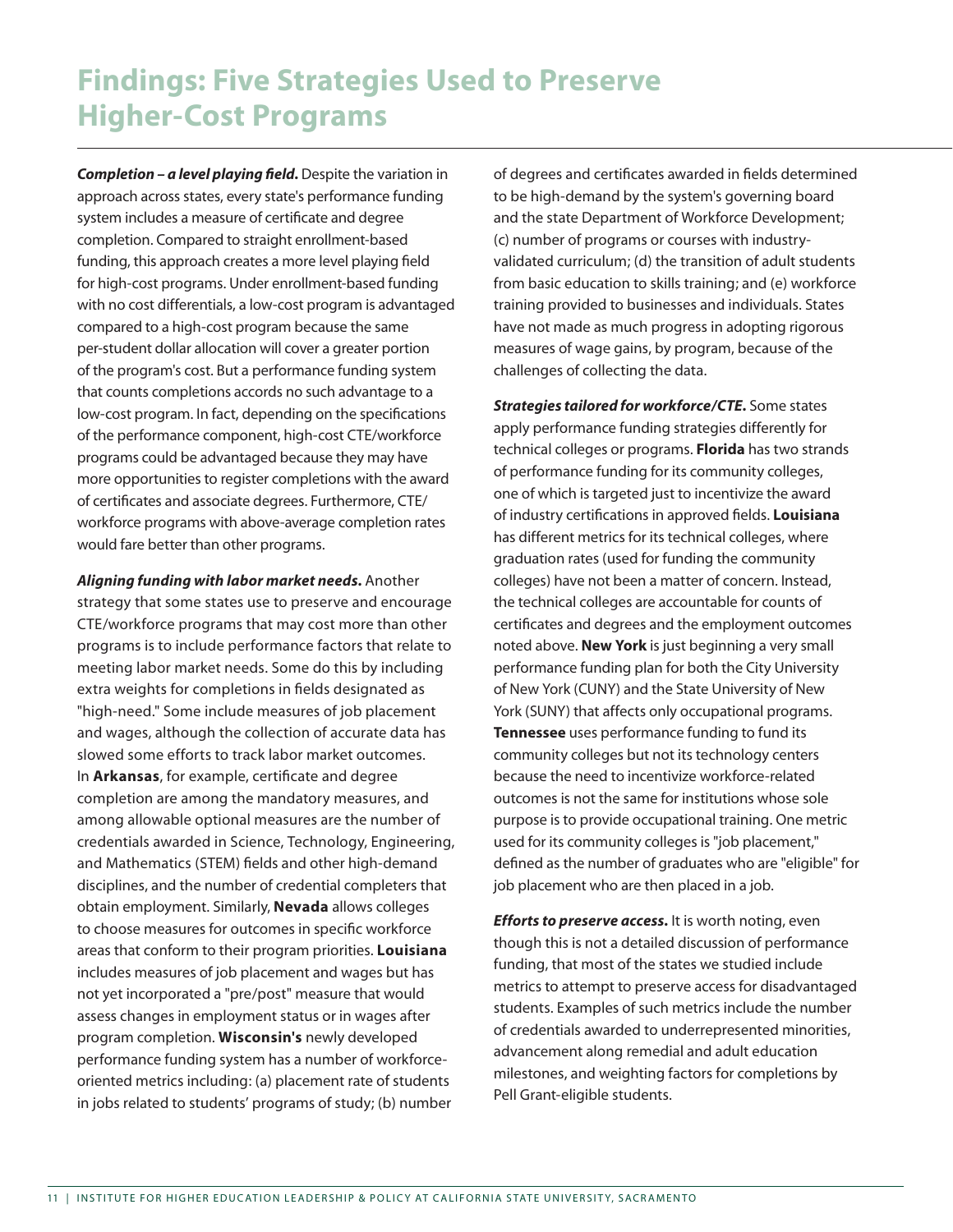#### **Differential Tuition**

Another strategy in use to preserve high-cost programs – this one used by 11 of the 20 states – is to authorize colleges to charge different rates of tuition for different programs. Not all colleges that have the authority have chosen to use it, no doubt out of fear that higher tuition rates might discourage students from enrolling in high-need programs. Those that have set differential rates of tuition do so selectively in high-cost programs where student demand and job prospects are deemed sufficient to support somewhat higher student tuition. States take different approaches to the use of differential tuition authority. The **Texas** legislature deregulated tuition in 2003 and gave community and technical colleges the authority to charge whatever they

want – in effect, whatever the market will bear. At the other extreme, **Louisiana** allows differential tuition only where the Board of Regents has approved a Center of Excellence, which requires contributions from private industry to support programs of demonstrated high need. The **Nevada** Board of Regents may approve requests by colleges to set higher rates, up to 50% above general tuition rates, and only in certain fields, mostly in the clinical sciences. As of the time of our interview, no Nevada colleges had yet implemented differential tuition charges. In **Ohio's** community colleges, tuition rates vary across colleges but not by program; however, the technical centers charge different tuitions for different programs. Figure 11 gives some examples of how individual colleges and college systems are using their authority to set differential rates of tuition.

|                                   | <b>Number of Tiers/Rates</b>                               | <b>Programs/Disciplines</b>                                                 | <b>Tuition Rate</b>                             |  |
|-----------------------------------|------------------------------------------------------------|-----------------------------------------------------------------------------|-------------------------------------------------|--|
| Arizona - Pima<br><b>District</b> |                                                            | general (liberal arts)                                                      | \$65.50 per credit hour                         |  |
|                                   | 3                                                          | level A (e.g. aviation tech; respiratory tech)                              | \$85.50 per credit hour                         |  |
|                                   |                                                            | level B (e.g., nursing, radiologic tech)                                    | \$91.50 per credit hour                         |  |
|                                   | Rates vary by<br>program, for multiple<br>programs         | standard                                                                    | \$70 per credit hour                            |  |
|                                   |                                                            | laboratory courses                                                          | \$78 per credit hour                            |  |
| Arizona - Yavapai<br>College      |                                                            | <b>CTE</b>                                                                  | \$87 per credit hour                            |  |
|                                   |                                                            | market rates (e.g., digital filmmaking, nursing,<br>radiology)              | range from \$105 to \$145 per<br>credit hour    |  |
|                                   | Rates vary by<br>program, for multiple<br>programs         | standard                                                                    | \$99 per credit hour                            |  |
| Illinois - Central<br>College     |                                                            | e.g., welding, auto body, electrical maintenance,<br>health                 | \$124 - \$173.25 per credit hour                |  |
|                                   | $\overline{2}$                                             | general                                                                     | \$116.15 per credit hour                        |  |
| Indiana (all colleges)            |                                                            | nursing and dental hygiene                                                  | additional \$62.50 per semester                 |  |
| New York - Onondaga               | 3                                                          | general                                                                     | \$4,172 per year (full-time)                    |  |
| <b>Community College</b>          |                                                            | "specialized program fee" for seven programs                                | additional \$100 per semester                   |  |
| (SUNY)                            |                                                            | health program fee                                                          | additional \$500 per semester                   |  |
| Ohio - Mid-                       | Each program has a<br>separate tuition/fee<br>total listed | practical nursing                                                           | \$10,214 for 42 week program                    |  |
| <b>East Career and</b>            |                                                            | welding                                                                     | \$9,280 for 38 week program                     |  |
| <b>Technology Center</b>          |                                                            | heating and air conditioning                                                | \$6,032 for 41 week program                     |  |
| Texas - Lone Star                 | Rates vary by<br>program, for multiple<br>programs         | standard                                                                    | \$88 per credit hour                            |  |
| College System                    |                                                            | e.g., agriculture, career pilot, construction<br>trades, health occupations | additional per credit hour, from<br>\$3 to \$12 |  |

Figure 11 Examples of Differential Tuition, by Program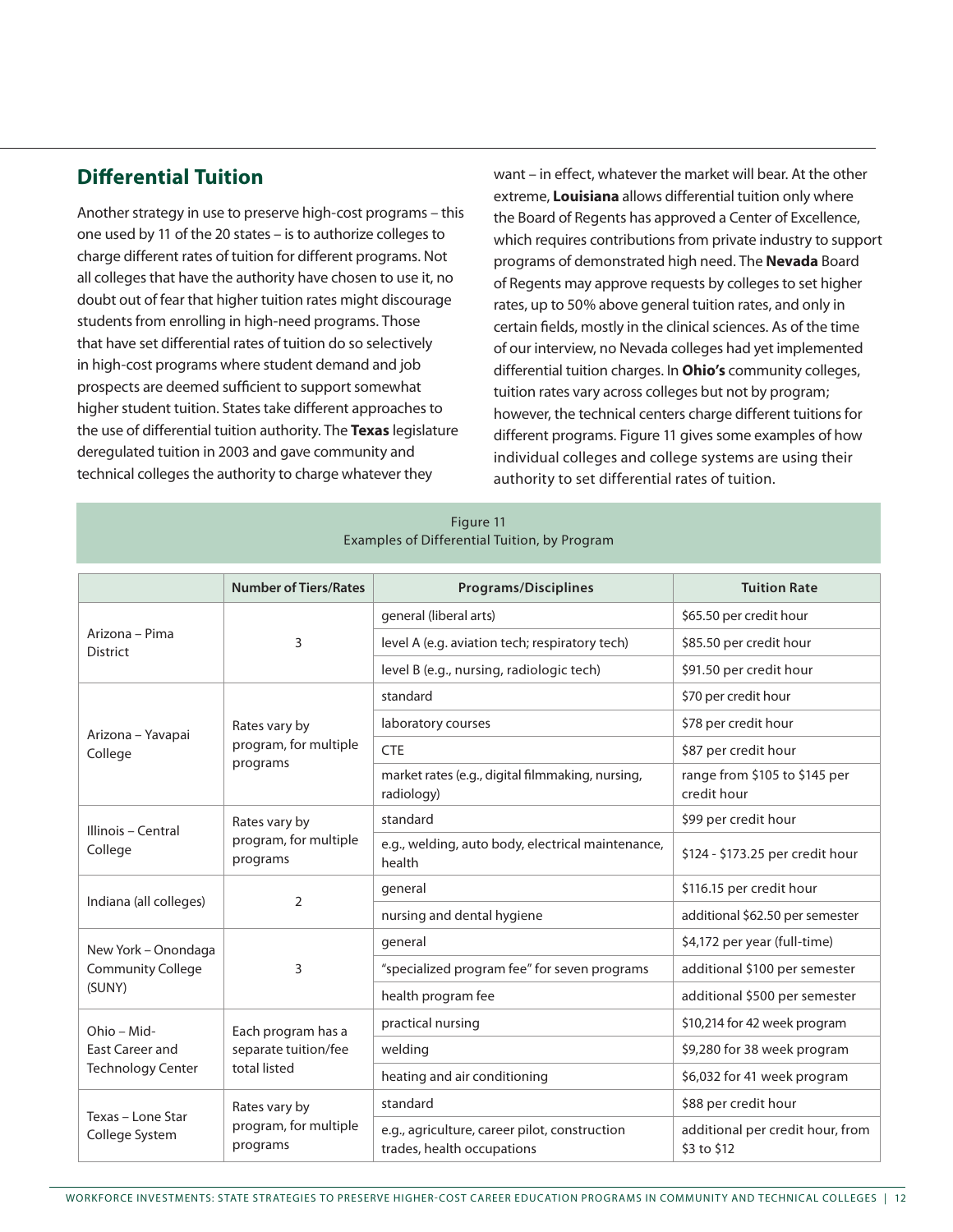#### **Course Fees**

A final strategy involves the use of course fees to help offset the cost of certain programs and courses. We differentiate this strategy from that of differential tuition by the structure of the charges. Course fees are assessed to students for their enrollment in individual courses. Tuition is a charge for attending a college or, in some of the cases of differential tuition rates noted above, for enrolling in a particular program. Some institutions use the term "fee" and "tuition" interchangeably to refer to the broader charges that students pay to enroll in college. Here we use "fee" only with reference to charges assessed on a courseby-course basis.

Since course fees are assessed at the individual college level, we cannot report with certainty what the practices are across the 20 states. However, our interviews and related document review revealed three states where course fees may not be assessed at all. One of those states – **Virginia** – has tried to develop a tuition schedule that provides adequately for instructional costs without the need for individual course fees. The other 17 states appear to rely on course fees rather heavily, and differentially across courses, to help colleges defer the costs of instruction in courses that have laboratories or require specialized equipment and supplies. We did not learn of any statutory restrictions like those facing California's community colleges, which are allowed to assess course fees only for items of durable use outside the classroom.7

Course fees are typically listed on a college's website. There is no practical way to summarize the spectrum of charges, but we offer a few examples here from our review of college catalogs:

■ As an interesting contrast to California's limitation to durable materials, **Indiana's** Ivy Tech Community College (which is the only community college in the state but has multiple branches) charges fees only for "consumables" but may also require students to supply their own tools and specialized equipment for some courses. One set of course materials fees applies for all campuses. Examples include automotive (from \$10 to \$50), culinary (\$42), and principles of advanced manufacturing (\$300).

- **n** In **New York**, one community college assesses fees ranging from \$10 to \$270 for various laboratory courses, another has no course fees, and a third has a limit of \$100 per course.
- <sup>n</sup> Regulations in **Oklahoma** limit course fees to "direct cost of service" but the fees are not limited to materials. As long as the department can show that the fees do not exceed the costs of service, they may be assessed and used for lab assistants, equipment, supplies, or other purposes related to the course. One college in Oklahoma has just submitted justification to increase the lab fee for a nursing course from \$250 to \$530.
- One **Oregon** college publishes the following about course fee policy: "Certain courses may require a fee(s) in addition to tuition. Course-specific fees are published quarterly in the Schedule of Classes. The college periodically introduces new courses, programs, and/or fees on a pilot basis to meet the needs of the community. These fees may be administratively implemented as needed during the year." Some of the course fees listed by that college include: diesel tech laboratory fee (\$60 for each course); nursing clinical fee (\$300 for each course with a clinical component); EMT fee (\$160 each term); and welding fee (\$150 lab fee).

#### **Additional Strategies to Support CTE/ Workforce**

We identified two other strategies that are not as easily described or counted as the five strategies described earlier. Therefore, we did not include them in Figure 7, where we summarized the number of states using each strategy.

*Special budget allocations.* State budgets for postsecondary education typically involve a line item containing the main portion of the appropriation to a college or a system of colleges and other, smaller line items by which the governor or legislators express priorities for particular kinds of expenditures. In the interviews, we heard of a number of these kinds of special line item allocations for purposes of supporting CTE/workforce education. Since these vary from year to year and state to state we provide some examples but do not offer any definitive statements about the prevalence of this strategy.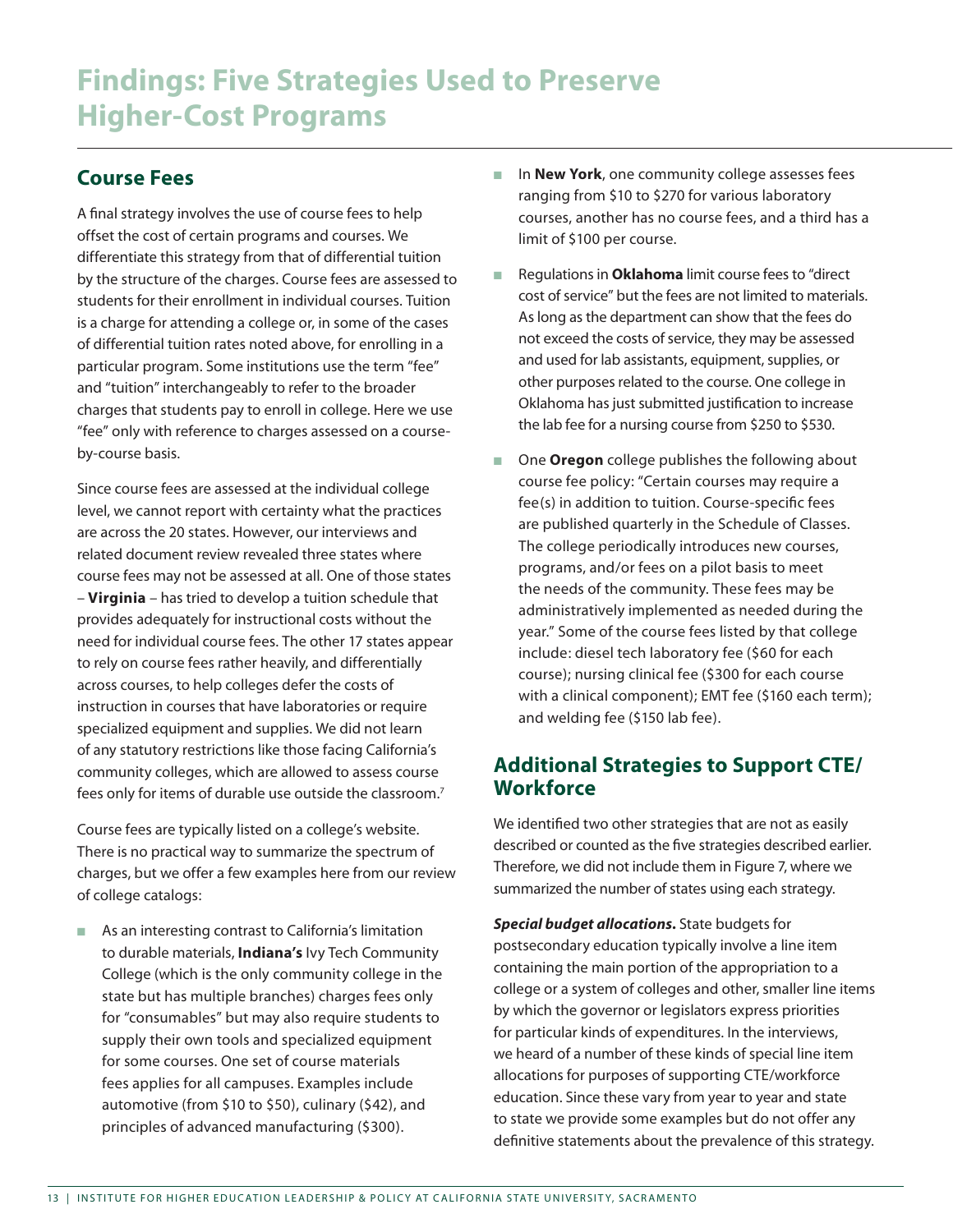- **n Illinois**, community colleges apply for state grants, in response to criteria that target particular programmatic priorities, aimed at program improvement and innovation.
- **Kentucky** lawmakers have established a trust fund, called "Kentucky Workforce Investment Network System" (KY WINS). A program of the Kentucky Community & Technical College System, it provides state funds to companies that are willing to invest in their employees through a structured training program. Funds are distributed on a project basis and require a company cash match of 35 percent.
- **n In New York**, grants are made to campuses for program development and to seed implementation for emerging, high-need programs intended to become self-sustaining. Additionally, special allocations are made to support community college workforce development programs, distributed to colleges on the basis of program mix and college needs.
- **n** In **Tennessee**, the state funds equipment at the technology centers annually through line item allocations.
- **n In Washington**, when the legislature provides funding for new enrollment in the community and technical college system, it has tended, in recent years, to be directed specifically to high-cost, highdemand programs, like nursing.

*Concurrent/dual enrollment.* The extent to which states, systems, and individual colleges offer opportunities for high school students to enroll in college CTE/workforce courses for credit varies greatly. Summarizing these policies is well outside the scope of this project, but we believe it is worth including as a strategy that can recruit students into CTE/workforce programs and help such programs become sustainable on an enrollment basis. We learned of policies in several states that provide incentives to high schools and community colleges to enroll high school students in college courses. The most common incentive is to provide reimbursement for both sets of institutions for concurrently enrolled students. **Kansas** has a particularly robust approach to encouraging dual enrollment in CTE courses. High school students may enroll in CTE courses at no charge to the student and the state reimburses the college for 100% of the Board of Regents calculated cost. In addition, if a student earns an industry-recognized credential by the time they graduate from high school, the high school receives a \$1,000 award from the state.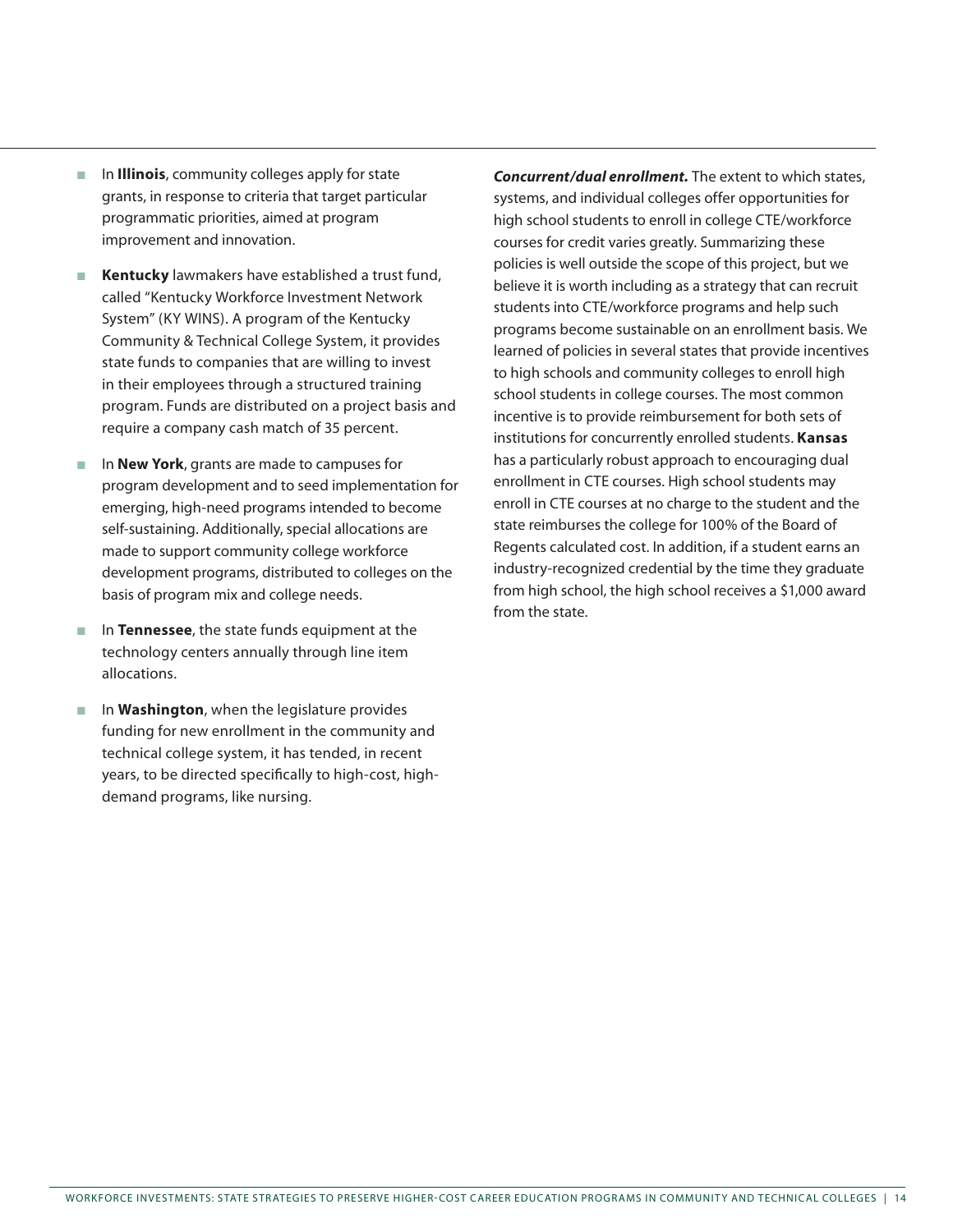# **A Closer Look at Three States**

We have identified five strategies in use across 20 states that may help preserve high-cost CTE/workforce programs. Figure 12 shows which of the strategies are used by each state. In the earlier sections we reviewed each strategy in turn, with examples from some states. In this section, we look at three states (highlighted in Figure 12) that we found to be among the more proactive states in taking steps to preserve high-cost CTE/workforce programs. We selected Kansas and Texas because they are two of the three states that use all five strategies. Texas, of course, is a large and highly diverse state like California. While both states have separate technical institutions, they provide a bit of a contrast because Texas has a separate system of technical colleges while the Kansas technical colleges are

not organized into a system. As a third state we selected Illinois, which is one of the larger states among the seven that have adopted four of the strategies. Illinois does not have separate technical institutions, making it an interesting contrast to both Kansas and Texas.

#### **Kansas**

*Separate technical institutions.* There are 19 community colleges and six technical colleges. Each has its own governing board but all are under the coordinating authority of the Kansas Board of Regents (BOR). The Kansas Technical Education Authority (TEA) was established by the Kansas Legislature in 2007. It

| Figure 12<br>Funding Strategies, by State |                                                  |                                       |                               |                                       |                    |
|-------------------------------------------|--------------------------------------------------|---------------------------------------|-------------------------------|---------------------------------------|--------------------|
|                                           | <b>Separate Technical</b><br><b>Institutions</b> | <b>Differential</b><br><b>Funding</b> | Performance<br><b>Funding</b> | <b>Differential</b><br><b>Tuition</b> | <b>Course Fees</b> |
| Arizona                                   |                                                  |                                       |                               | $\mathsf X$                           | $\mathsf{X}$       |
| Arkansas                                  | $\mathsf X$                                      | $\mathsf{X}$                          | $\mathsf{X}$                  |                                       | $\mathsf{X}$       |
| Florida                                   |                                                  | $\mathsf{X}$                          | $\mathsf X$                   |                                       | $\mathsf{X}$       |
| Georgia                                   | $\mathsf X$                                      | $\mathsf{X}$                          |                               | $\mathsf{X}$                          | X                  |
| Illinois                                  |                                                  | $\mathsf X$                           | $\mathsf X$                   | $\mathsf X$                           | $\mathsf X$        |
| Indiana                                   |                                                  |                                       | $\mathsf X$                   | $\mathsf X$                           | $\mathsf{X}$       |
| Kansas                                    | $\mathsf X$                                      | $\mathsf X$                           | $\mathsf X$                   | $\mathsf X$                           | $\mathsf{X}$       |
| Kentucky                                  | $\mathsf X$                                      | $\mathsf{X}$                          |                               |                                       |                    |
| Louisiana                                 | $\mathsf X$                                      | X                                     | $\mathsf X$                   | $\mathsf X$                           |                    |
| Nebraska                                  |                                                  | $\mathsf{X}$                          |                               |                                       | $\mathsf{X}$       |
| Nevada                                    |                                                  | $\mathsf X$                           | $\mathsf{X}$                  | $\mathsf X$                           | $\mathsf X$        |
| New York                                  |                                                  |                                       | X                             | $\mathsf{X}$                          | X                  |
| Ohio                                      | $\mathsf X$                                      | Χ                                     | $\mathsf{X}$                  | $\mathsf X$                           | $\mathsf{X}$       |
| Oklahoma                                  | $\mathsf X$                                      |                                       | $\mathsf{X}$                  |                                       | X                  |
| Oregon                                    |                                                  |                                       |                               |                                       | $\mathsf{X}$       |
| Tennessee                                 | $\mathsf{X}$                                     |                                       | $\mathsf{X}$                  | $\mathsf{X}$                          | $\mathsf{X}$       |
| Texas                                     | $\mathsf X$                                      | $\mathsf X$                           | $\mathsf X$                   | $\mathsf X$                           | $\mathsf X$        |
| Virginia                                  |                                                  | $\mathsf X$                           |                               |                                       |                    |
| Washington                                | $\mathsf X$                                      |                                       | $\mathsf X$                   |                                       | $\mathsf X$        |
| Wisconsin                                 | $\mathsf X$                                      | $\mathsf X$                           | $\mathsf X$                   |                                       | $\mathsf X$        |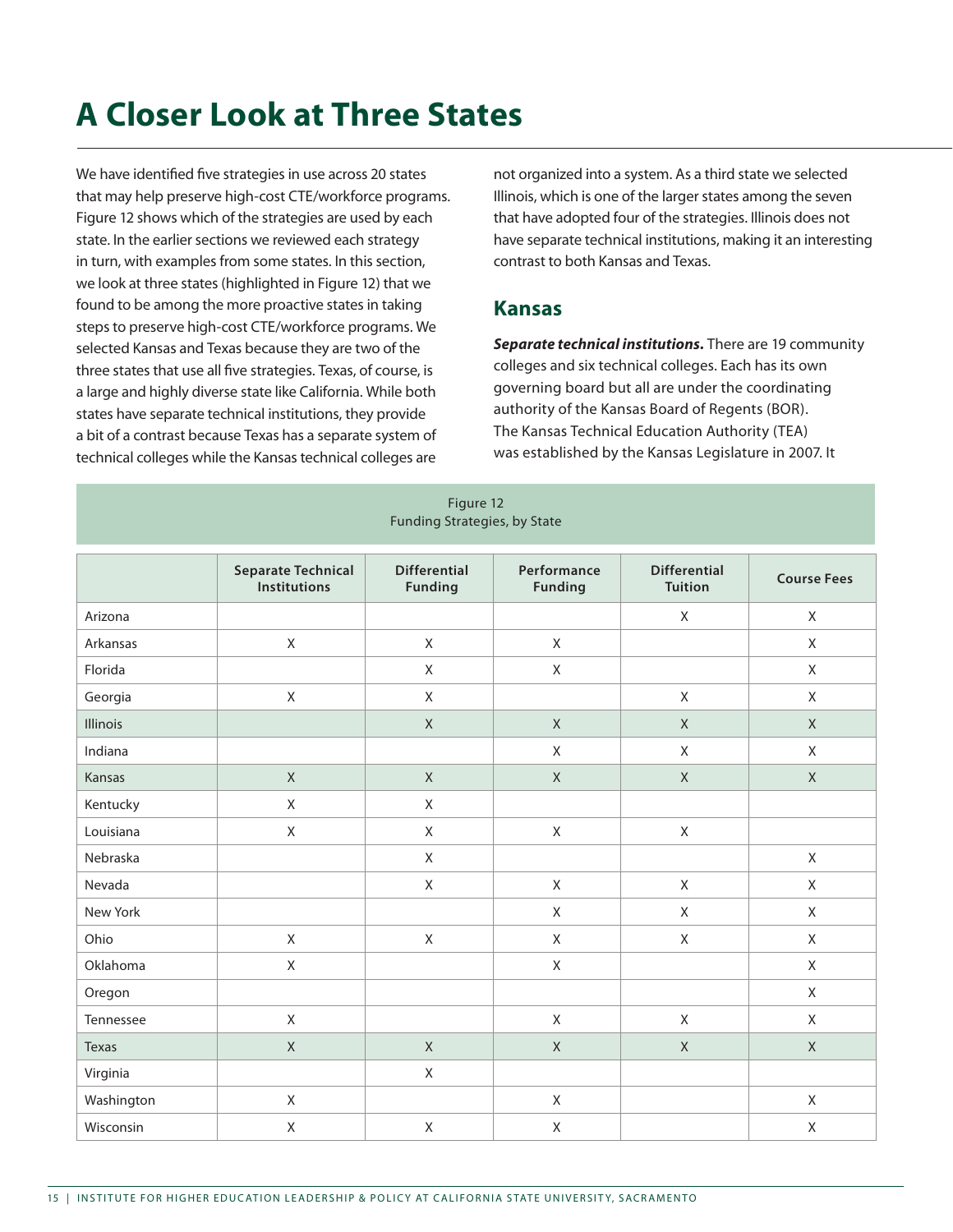operates under the auspices of the BOR and makes recommendations to the BOR regarding coordination of, statewide planning for, and improvements to the technical college system. Its mission, as stated in TEA's 2012-13 Strategic Priorities document, is to "drive the advancement of a robust technical education system to meet the needs of Kansas business and industry." The technical colleges are authorized only to offer the associate of applied science, whereas the community colleges offer academic associate degrees as well as applied degrees. Both offer certificates. The TEA has been granted authority to review and align programs with labor market needs. About 46% of all associate degrees awarded in 2010-11 (including applied degrees) across both sets of colleges were in vocational fields.

*Differential funding.* Both sets of institutions receive state funding using an enrollment-based formula that has seven tiers, or cost categories. All programs referred to as "academic" are funded at the lowest rate. The funding tiers do not take into account any factors of labor market need for programs but only program cost. The tiered cost structure is based on a national cost study done by Johnson County Community College in Kansas. The study began with a national grant and is now a self-sufficient program that serves postsecondary institutions in other states for a fee. Cost information for the study is regularly collected from throughout the nation. The seven tiers produce an "instructor rate" which is supplemented for high-cost programs by an "extraordinary cost rate" (low, moderate, or high) to cover specialized equipment, supplies, and materials. Funds are added for instructional support and institutional support at a constant rate for all programs. Once the program rate is used to compute the cost to serve students at each college, each college is assumed to raise approximately 20% of the total from tuition. Any local tax revenue is also backed out to determine the balance to be appropriated by the state.

*Performance funding.* In 1999 the Kansas Legislature established performance-based funding for technical colleges, community colleges, and state universities. Each institution's receipt of new state funds is contingent upon meeting goals outlined in its Performance Agreement.8 Institutions submit a Performance Agreement for Board

approval once every three years and performance is evaluated annually. Each community and technical college chooses indicators, from a specified list, to include in its Performance Agreement. Indicators must address two goals – increasing educational attainment and meeting the needs of the Kansas economy. Indicators for the first goal include number of certificates and degrees awarded. Indicators for the second goal include percent of students employed or transferred, wages of students hired (as provided by the Kansas Department of Labor), and third-party technical credentials. Community and technical colleges must also include three indicators specific to the institution, one of which measures a non-college-ready student population.

*Differential tuition.* Each college sets its own tuition and higher rates of tuition, called "program fees," are assessed by some colleges for some programs. At one community college, for example, tuition for all state residents is \$86 per credit hour regardless of program. For another, the resident tuition is \$120 per credit hour with extra program fees for some programs including practical nursing (\$1,371), automotive service (\$250), precision machining (\$200), information systems (\$200), and welding (\$300). One technical college has in-state tuition of \$95 per credit hour and annual program fees for every program, mostly in the range of \$1,500 to \$2,000.9

*Course fees.* Colleges may, and often do, charge students for supplies and laboratory costs. This information is typically published in the class schedule and is difficult to summarize here. As examples, one community college includes on its main website that "a few departments have special fees to cover the cost of labs and materials" and directs students to each program for details. Some of the programs listed as having the special fees are allied health, construction trades, cosmetology, environmental technology, and heating & air. Another college website has a "cost sheet" for each program that lists the estimated costs for required purchase of supplies. As examples, estimated costs of required supplies are \$2,000 for automotive technology, \$450 for hospitality/ culinary arts, \$370 for dental assisting, and \$300 for industrial engineering.10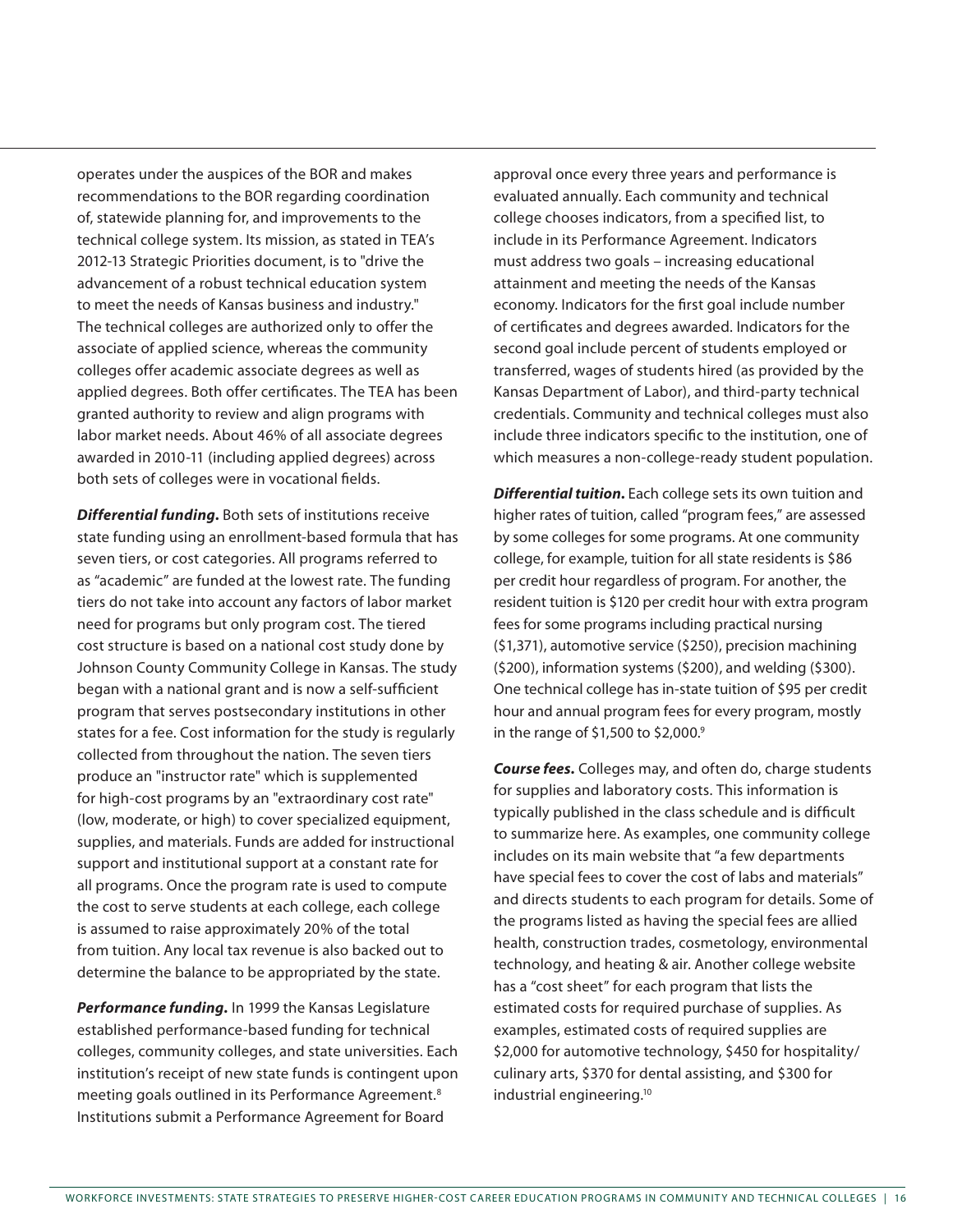#### **Texas**

*Separate technical institutions.* Texas has 50 public community college districts with local governing boards. These districts are not organized into a college system. In addition to these institutions, there are four technical colleges comprising the Texas State Technical College System, which is governed by a board of regents. The technical college system was established in 1965. The technical colleges offer certificates and associate degrees in a wide range of career fields. The majority of degree offerings are associates of *applied* science. According to the Texas Education Code, "the emphasis of each Texas State Technical College System campus shall be on advanced or emerging technical programs not commonly offered by public junior colleges."11

*Differential funding.* For each biennium, the Texas Legislature approves a rate per contact hour for 26 disciplines. This rate applies to community colleges, technical colleges, and state universities, although the portion of "need" as computed by these funding rates that is funded by the state varies across each set of institutions. The different state funding level is in part because the 50 community college districts are local institutions with local tax revenues, while the technical colleges are state institutions with no local funding base. For the 2012-13 biennium the lowest rate – for psychology, social services, and history – was \$4.58 per contact hour. The highest was career pilot, at \$21.51 per contact hour – far higher than the next highest, dental hygiene, at \$11.96. Most of the other disciplines were in the range of \$5.00 to \$6.50 per contact hour. Cost rates are based on an annual study of public two-year college instruction and instructional administrative costs. A prorated amount of instructional administrative costs is added to each discipline's cost per contact hour for a total discipline-based cost per contact hour.

*Performance funding.* In June 2013, the governor approved a new performance funding model that includes one approach for the community colleges and another for the technical colleges. Under the plan, 10% of state funding for the community colleges would

be determined by colleges' performance in moving students through a set of "success points" including developmental education, gateway courses in English and math, credit hour attainment, credentials awarded, and transfers to a "general academic institution." For the technical colleges, a new model is to be developed to allocate formula funding "based on the additional direct and indirect economic value provided to the state economy by their students."12 Implementation of the model would require identifying cohorts of graduates, transfers, and leavers and matching Unemployment Insurance (UI) wage records for employment and wage information for five years after the student graduated or left. Wages would then be compared to minimum wages.

*Differential tuition.* When the Texas Legislature deregulated tuition in 2003 it gave community and technical colleges freedom to set their own rates, including differential rates by program, subject to the approval of their governing boards. As an example from one technical college, general academic course tuition is \$82, with an additional "designated tuition" of \$46 for a total of \$128 for one credit hour; "technical course" tuition is \$97 for one credit hour, with the same additional "designated tuition" for a total of \$143. As an example from a community college, there is a schedule for basic tuition, by numbers of credit hours, and a separate schedule of "special programs and tuition" with charges listed for 30 programs, ranging from \$100 for computer maintenance technology to \$11,771 for Aviation Technology - Pilot.<sup>13</sup>

*Course fees.* Course fees may be charged for a variety of purposes. One community college website lists lab fees for a long list of courses, ranging up to \$24, a second list of insurance-related fees for clinical programs, of up to \$70, and a third list of general course fees ranging from five fire protection technology courses with fees from \$20 to \$100, to \$60 for each machining course, to \$440 for each of several truck driving courses.<sup>14</sup>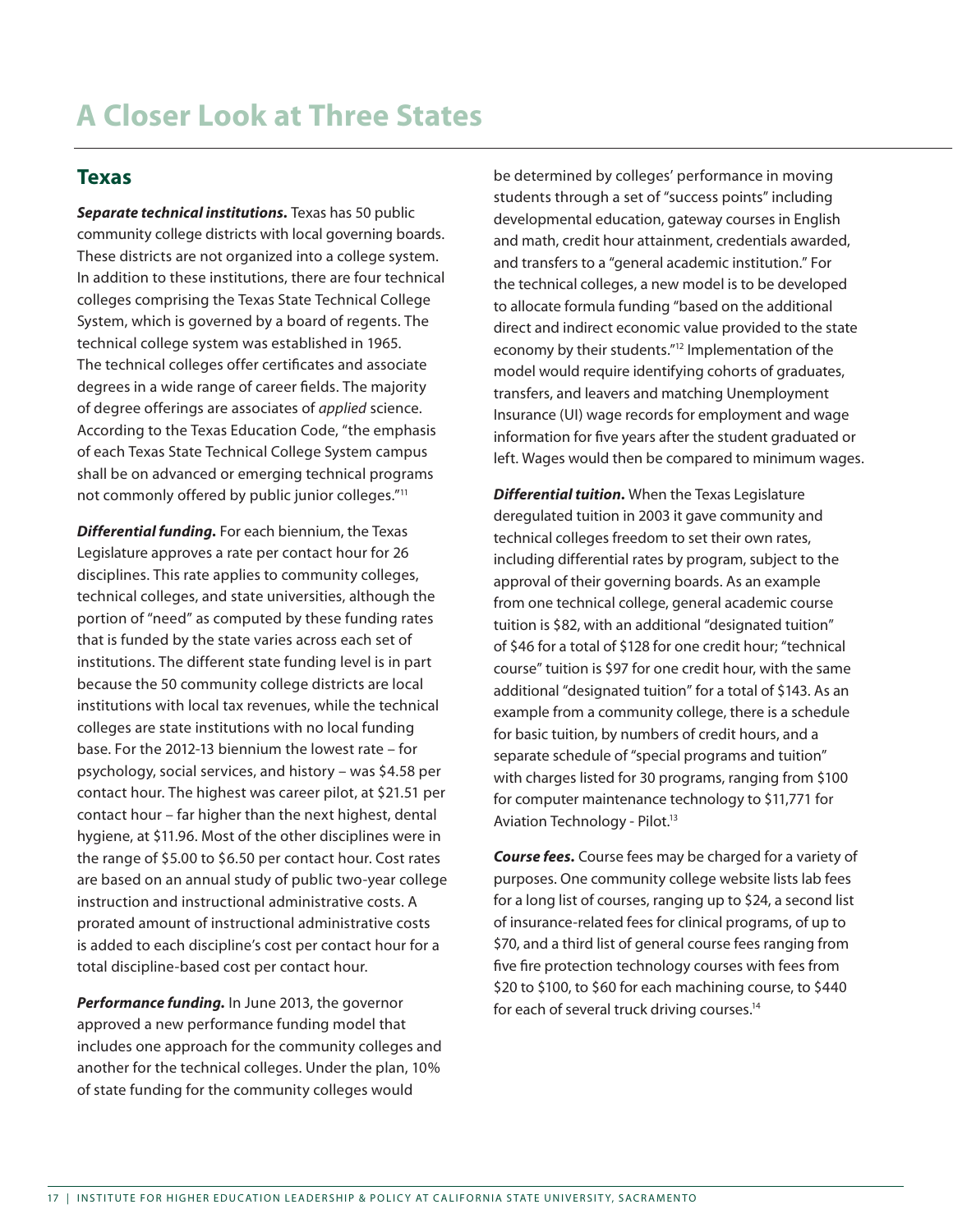#### **Illinois**

*No separate technical institutions.* The Illinois Community College System consists of 48 community colleges organized into 39 districts, each with its own governing board. The system is coordinated by the Illinois Community College Board. All of the colleges offer academic transfer programs as well as CTE/workforce programs. The colleges award certificates, associates of applied science, and associates of arts/sciences. There are no colleges designated as "technical colleges."

*Differential funding.* The majority of state funding for the community college system is appropriated using a credit-hour reimbursement model that differentiates among program costs in order to help maintain critical, but higher-cost, programs. There are six categories: baccalaureate, business, technical, health, remedial, and adult basic education. The reimbursement rates are based on end-of-year expenditures submitted by every college. The "technical" rate is 1.5 times the "baccalaureate" rate; the "health" rate is 2.8 times the "baccalaureate" rate. The "need" for state funds for each college is determined by multiplying the rates by the number of credit hours in each of the six categories, subtracting tuition, fees, and local tax revenue. The state lacks the resources to contribute the full computed need, so makes an adjustment to an "effective" rate. In fiscal year 2013 the effective rate was about 40% of the computed rate.

*Performance funding.* State allocations for community colleges incorporated a small performance component beginning in fiscal year 2013. Colleges are measured only against themselves to gauge improvement. Six performance measures are used for the community colleges: degree and certificate completion; degree and certificate completion of "at risk" students; transfer to a four-year institution; remedial and adult education advancement; and momentum points (i.e., counts of students making specified progress in terms of credit completion and advancement through levels of remedial and adult education).

*Differential tuition.* Tuition is not set by statute but is determined by individual colleges. Because tuition revenue is subtracted from computed "need" in determining the state appropriation, colleges must use tuition revenue to help balance their budgets. One college lists resident tuition as \$115 per semester credit. The class schedule includes differential cost by program, listed as tuition for that class. Fall 2013 examples include tuitions for: Stick Welding I at \$215 for one credit; Electrical Systems Troubleshooting at \$345 for 3 credits; and Modern Cuisine at \$545 for 3 credits. Another college website states that "variable in-district tuition rate will be applied to Practical Nursing Certificate, Associate Degree in Nursing, and Radiography Program courses." A third states that "variable tuition rates for the specific programs and courses listed below will be applied per credit hour, in addition to the standard in-district tuition rate," and lists several health programs along with welding, auto body, hospitality, air conditioning, refrigeration and heating, and electrical maintenance.<sup>15</sup>

*Course fees.* Colleges may charge course fees in addition to variable tuition. One college website states: "many courses require a course fee in addition to tuition and other fees. Course fees vary. They cover the cost of materials and lab equipment. The full cost of each course, including tuition, fees, and course fee, is noted with each course listing in the class schedule."16 A lengthy list of courses follows, with fees ranging from \$5 to \$135.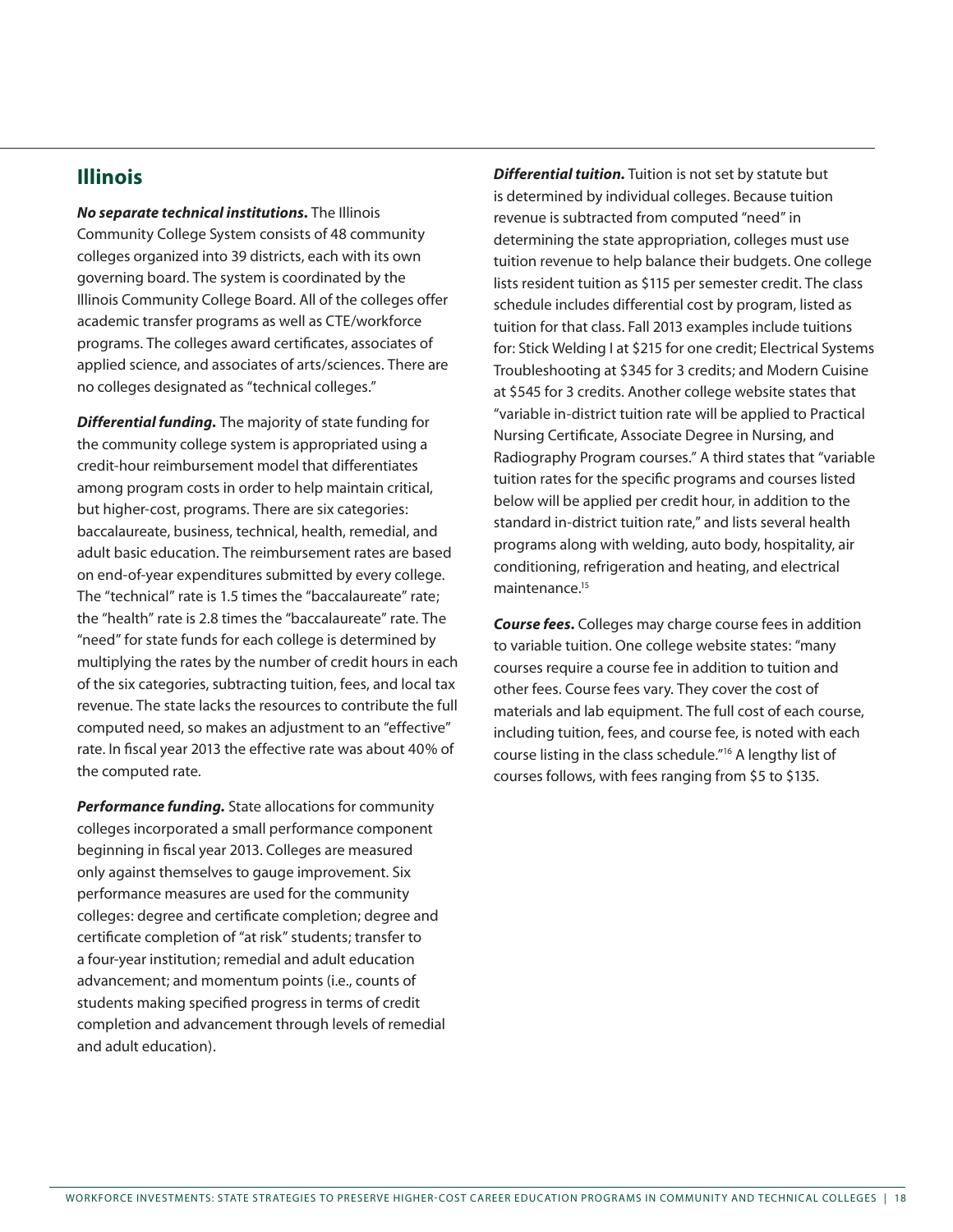# **Implications: Which Approaches Might Make Sense for California?**

Under the California Master Plan for Higher Education, the CCC system was assigned a huge role in providing liberal arts/transfer programs for at least two-thirds of high school graduates – those who are not eligible to begin in one of California's public universities. In the context of such an historic role in transfer education, the CTE/workforce mission has struggled to attain the level of attention, support, and respect that is directed to the transfer mission. Today, particularly in light of the recession, lawmakers and educators are well aware of the importance of the CTE/workforce mission to the state's economy. California's community colleges offer a rich array of programs that help students get jobs and advance in the workforce. Under the leadership of the Chancellor's Office, colleges are targeting those offerings to meet the growing and dynamic needs of regional economies. Nevertheless, the state's policies, and we believe, prevailing educational values, are lagging the rhetoric about the value of CTE to current and prospective students.

In our report series *Career Opportunities*, we analyzed the CTE mission of the CCC and concluded that state and system policies are not as well aligned with the mission as they could be. We offered many suggestions for changes that could help more students gain access to, and advance in, good careers and help the college system meet regional workforce needs. This study builds on that research by exploring the finance mechanisms that other states use that may help colleges maintain student access to valuable CTE/workforce programs. We identified five strategies that are prevalent in other states. None of these strategies is used in California, with the limited exception of course fees, and the use of those is heavily constrained by California law. We also perceived a different culture around CTE/workforce education that is expressed in language and messaging. We conclude this report with some observations about what strategies and approaches in other states might make sense for California.

#### **Messaging**

We observed in our interviews that most of the other states have a stronger focus on CTE/workforce education than does California. Perhaps this offers the most useful lesson for California – that regardless of specific finance strategies, it probably behooves California to increase the attention that is given to CTE/workforce programs and to the messages, both explicit and implicit, that are conveyed to prospective students about the value of such programs. Other states' leaders and state agency and college websites send clear and strong messages that the CTE/workforce mission of their two-year postsecondary sector is hugely important and valuable to students.

Alongside efforts in California to improve community college transfer success, it should be possible to change the way we communicate to students and families about the value of CTE/workforce programs to students' shortand long-term career goals. Effective communication alone can have financial implications simply by attracting more students into programs and thereby enhancing college efforts to provide access to a richer set of offerings.

#### **Governance – Technical Institutions**

In California, there is strong and principled resistance to the idea that our community colleges would be anything but "comprehensive." The resistance stems from a concern that "technical" colleges would track low-income, minority, and other disadvantaged students into less desirable pathways. Our research revealed many different governing arrangements in those states that have some two-year institutions with a primary focus on technical education. Our contacts in those states spoke of pathways – some even using the descriptor "seamless" – from technical colleges or technology centers to public fouryear institutions. It is clear that great strides have been taken in many cases to ensure that the technical credits and credentials that students earn can be a step toward further education.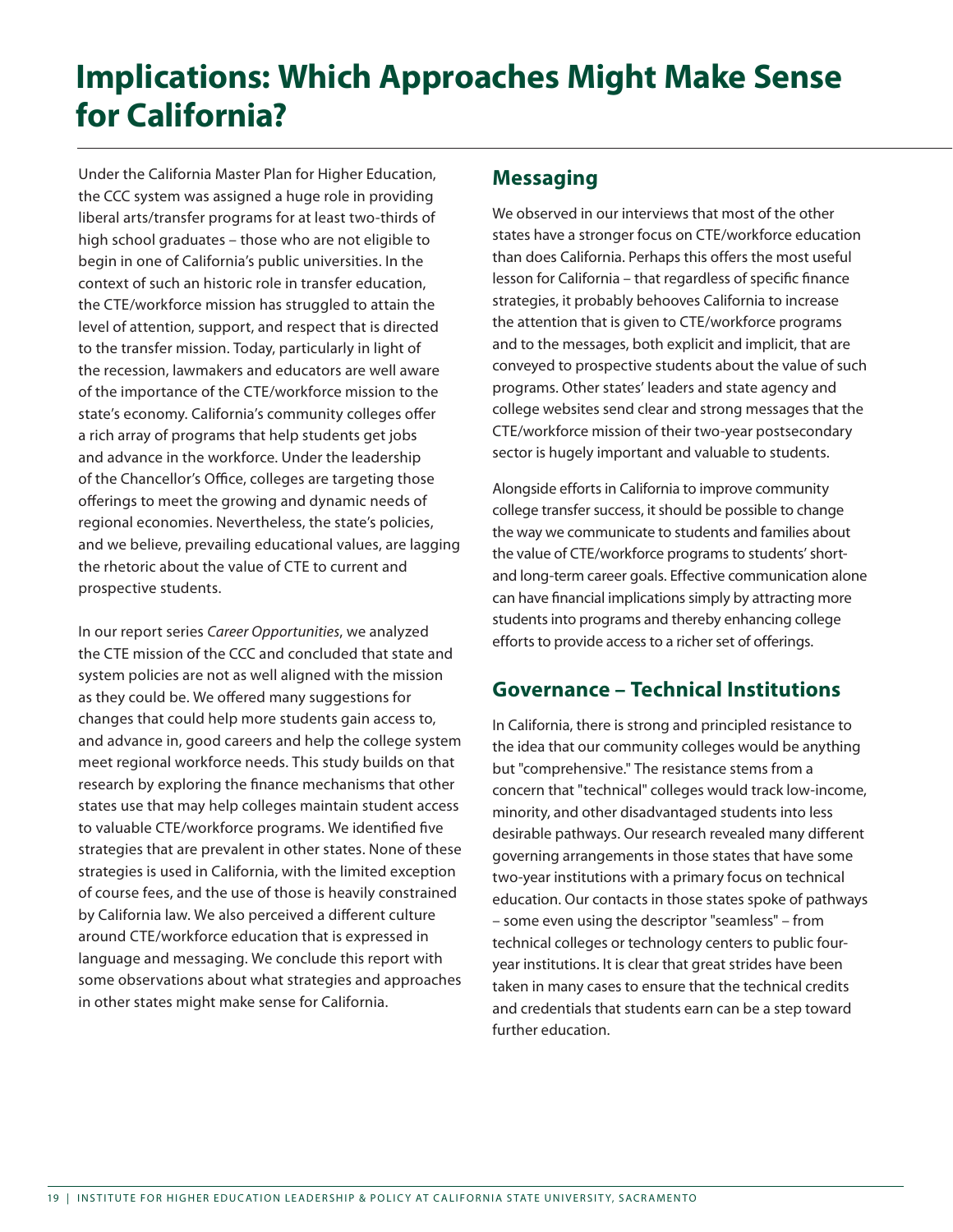This is not to suggest that there are no barriers to accessing baccalaureate programs in technical colleges, as transfer between any two institutions can be problematic. But neither do we want to suggest that students in technical programs need bachelor's degrees for successful careers in today's highly technical economy. Our point is that there are other models out there that are believed to be serving students well. With the robust growth in allied health, information technology, alternative energy, and other sectors where certificates and associate degrees in applied fields are yielding strong returns for students, it may be time to consider having more than one of California's 112 colleges explicitly identified as a "technical" college.17 Such a strategy might make most sense in some of the large, multi-college districts. Additionally, some observers have advocated for a regional approach to postsecondary education in such a large state as California. Were such conversations to proceed, it would be important to consider if and how technical colleges could fit into a regional model.

#### **Differential Funding**

Equity is a strongly-held value across the community college system that plays out in fiscal policy. Before Proposition 13 shifted the responsibility for funding the colleges from the local districts to the state in 1978, vastly different levels of funding per FTES prevailed across the college system. Various steps have been taken since then to reduce the gap across college districts in revenue per student, culminating in Senate Bill 361 in 2006, which equalized per-FTES funding across districts. The system's goal in supporting that legislation was to achieve an allocation model that would "result in truly equal funding per student" with such an outcome "kept stable over time."18 But as Governor Brown demonstrated in the recently enacted Local Control Funding Formula for the K-12 system, equity can be defined in different ways. In the governor's view, equity requires the state to allocate the funds to match the needs of students, needs that are not equally distributed across districts. Districts with more students who require extra services will now receive more funds per student.

Applying this logic to the community college system opens the door to discuss what equity means and how it might be accomplished through finance. Rather than equal funding per district, equity could be understood as equal opportunity for students to access the programs that they want, or equal opportunity for districts to offer the programs that are valued in their regions. Interviewees in several of the states we studied described their differential funding models as "fair" or "equitable."

#### **Performance Funding**

Lawmakers and educators in California have not shown the interest in performance funding that is evident elsewhere, with over two-thirds of all states in the nation having adopted it or having formal discussions in place to adopt it for some or all postsecondary institutions.<sup>19</sup> In this case it is California's strongly-held value on access to higher education that is behind the concerns that performance funding, by incentivizing completion, could harm disadvantaged populations with historically lower rates of completion.

This research could inform future discussions that may arise in California because it shows how states can take varied and flexible approaches to tailoring performance funding to individual institutional missions and goals, including goals related to increasing access and success of low-income and minority students in completing programs and finding employment. Of particular note are those states that allow individual colleges to select some measures related to program completion and job placement in specified disciplines of importance to the college, and those states that adopt different approaches for technical colleges than for transfer-oriented colleges. Incorporating incentives for program completion and job placement in priority industry sectors, for example, might be compatible with the *Doing What Matters for Jobs and the Economy* initiative of the system's Workforce and Economic Development division, even if a broader adoption of performance incentives is not pursued.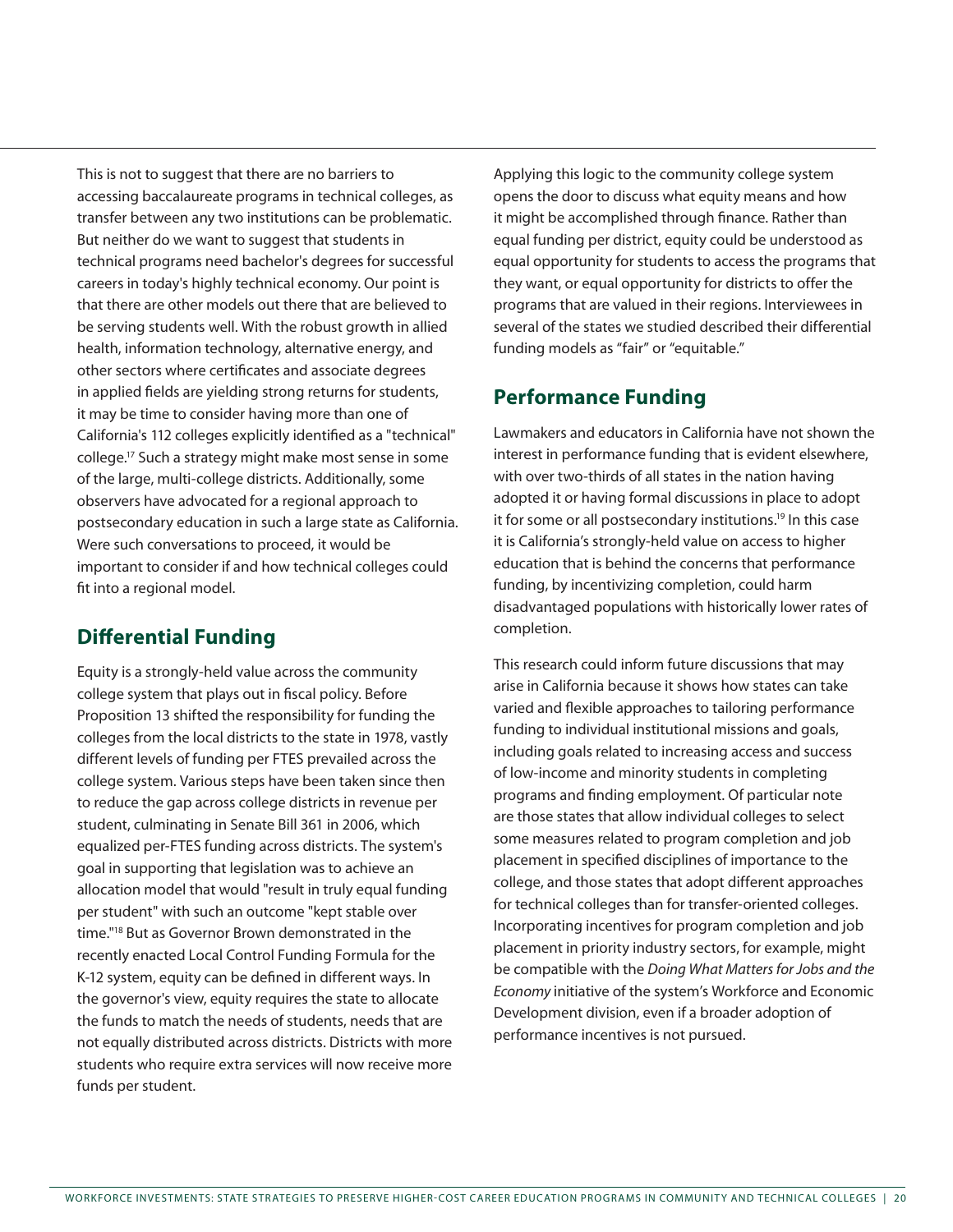#### **Differential Tuition**

Tuition revenue contributes a much smaller portion of total community college revenue in California than in most of the states we studied because annual tuition in the CCC is less than 40% of the national average for community colleges.20 Therefore, differential tuition, unless the differential is quite large, is probably not a particularly useful strategy for sustaining high-cost CTE/workforce programs in the CCC.

It is worth noting, however, that some states use differential tuition very selectively for a few programs – such as in health and other clinical fields. Others charge more only for programs where there is evidence of a strong job market for completers. Another noteworthy example is Louisiana, where differential tuition is authorized only in Board-approved cases where industry is providing financial support for programs – support which one would expect to translate into jobs for students. Any consideration of a differential tuition policy, even in these kinds of fields, would have to be accompanied by attention to financial aid policy to ensure that access to such programs by low-income students would be maintained.

#### **Differential Course Fees**

Based on our research, it appears that California is well out of step with much of the country in recognizing that students are willing – and may even expect – to pay for supplemental instructional costs like supplies, protective clothing, equipment, and laboratory staffing. Course fees are assessed in the CCC but are greatly limited by statute and regulation as noted earlier. This may be an issue worth exploring with students to see if some added flexibility to the ability of colleges to assess course fees might have more of an upside for student access to high quality instruction than a downside for student finances.

#### **Much to Learn From Other States**

Finance policy is a powerful tool of government because it expresses values and priorities and creates incentives for institutional actions. Our study of the finance mechanisms that 20 states have in place for their community and technical colleges reveals that this set of states, for the most part, has been thoughtful about trying to ensure that among their priorities is student access to CTE/workforce programs that may entail some higher costs. Our study also underscored that every state is different and thus generates unique policy approaches. As a result, we think there is much to examine among these states' policies that may be helpful to educators and policymakers in California as they continue to work to improve student success in ways that embody California's values of access, equity, and quality in community college education.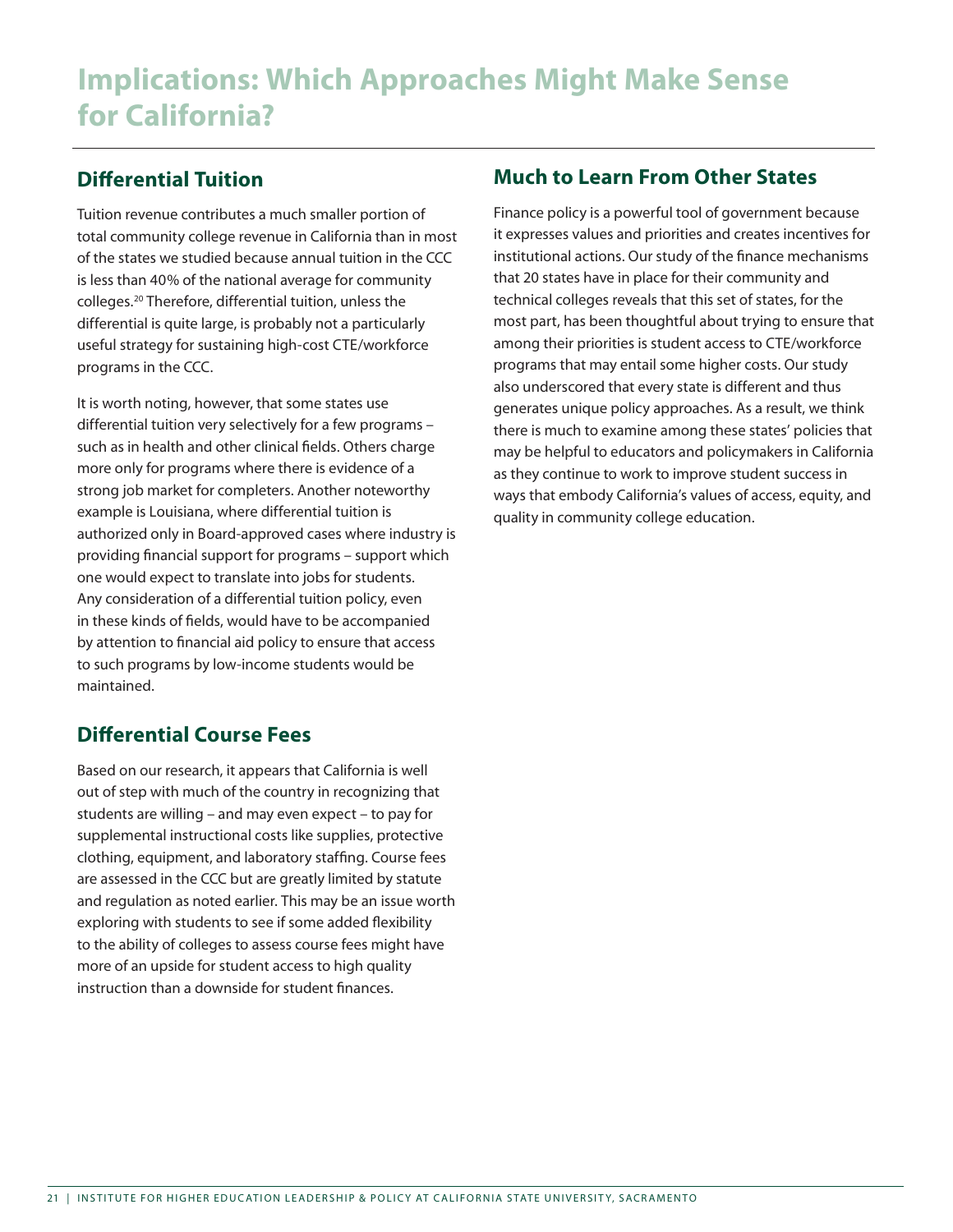## **Notes**

- All reports in the series are available at www.csus.edu/ihelp.
- 2 See http://doingwhatmatters.cccco.edu/
- 3 These data are available from the National Center for Education Statistics' Integrated Postsecondary Education Data System (IPEDS). The Classification of Instructional Programs (CIP) codes can be used to differentiate CTE programs from others, as 25 of the two-digit CIP codes are considered career and technical education.
- 4 See our case study of the Washington Community and Technical College system in which we explored in depth its celebration of its workforce mission. Kirlin, M. & Shulock, N. (2012). *On balance: Lessons in effective coordination from the Washington State Board for Community and Technical Colleges*. Sacramento, CA: Institute for Higher Education Leadership & Policy.
- 5 One noteworthy example is a cost study performed regularly by Johnson County Community College in Kansas in which other states may participate, for a fee, to obtain updated cost information.
- 6 See Shulock, N. (2011, May). Concerns about performance-based funding and ways that states are addressing the concerns. *IHELP Brief*. Sacramento, CA: Institute for Higher Education Leadership & Policy. Available at http://www.csus.edu/ihelp/PDFs/B\_ performance%20funding\_05-11.pdf.
- 7 See California Education Code Section 76365 and Title 5 of the California Code of Regulations, Section 59400.
- 8 Kansas Board of Regents (2013). *Performance agreements: Funding guidelines*. Topeka, KS: Author. Available at http://www. kansasregents.org/resources/PDF/2446-revisedfundingguidelin es4-19-2013.pdf.
- 9 Tuition information as reported on the websites, respectively, of Cowley College, Coffeyville Community College, and Northwest Kansas Technical College.
- 10 Course fee information from Fort Scott Community College and Flint Hills Technical College, respectively.
- 11 Texas Education Code, Title 3, Subtitle G, Section 135.01(c).
- 12 Texas Higher Education Coordinating Board (2011). *Outcomes-based funding: Models developed by institutions for institutions*. Austin, TX: Author.
- 13 Tuition data from the Texas State Technical College system website and for Alamo Colleges, respectively.
- 14 From Amarillo College website.
- 15 From websites for Illinois Central College, Illinois Eastern Community College, and Lincoln Land Community College, respectively.
- 16 From website of Kankakee Community College.
- Los Angeles Trade Technical College, in the Los Angeles Community College District, is the only one of the 112 colleges with "technical" in its name.
- 18 Language cited from August 4, 2006 memorandum to college chief executive officers and chief business officers from the System's Vice Chancellor for Fiscal Policy and the President of the League for California Community Colleges.
- 19 National Conference of State Legislatures (2013, February). *Performance funding in higher education*. Retrieved from http:// www.ncsl.org/issues-research/educ/performance-funding.aspx.
- 20 England-Siegert, C. (2013). *Draft 2013 national tuition and fee report*. Olympia, WA: Washington Student Achievement Council. This 50-state survey, commissioned by the Washington legislature and governor and required in statute, reported required tuition and fees for 2012-13 and is available at http://www.wsac.wa.gov/sites/ default/files/TuitionFeeReport-DRAFT.pdf.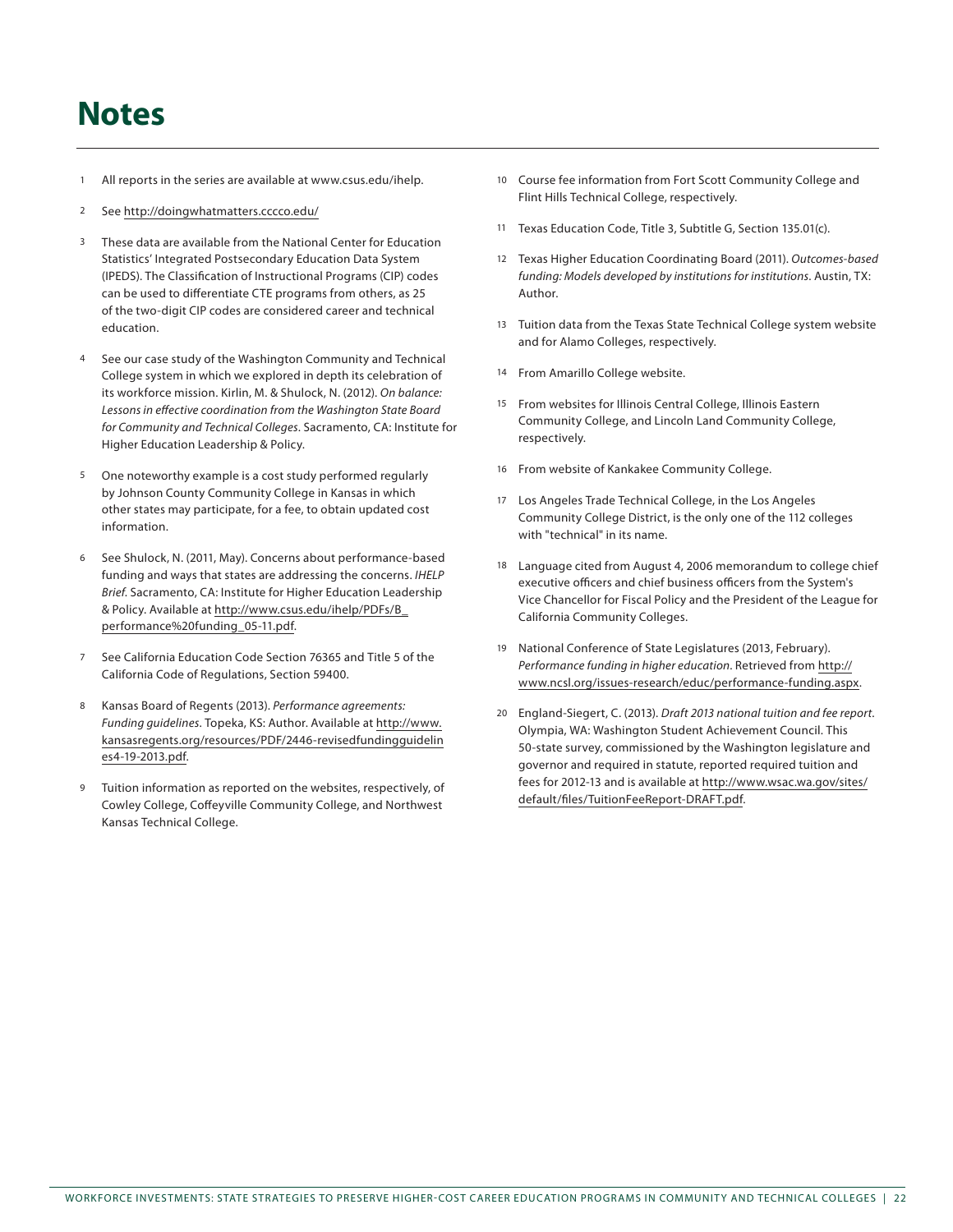

### **Other IHELP Reports on Career Technical Education:**

*The Road Less Traveled: Realizing the Potential of Career Technical Education in the California Community Colleges* | February 2011

*Career Opportunities: Career Technical Education and the College Completion Agenda – Part I: Structure and Funding of Career Technical Education in the California Community College* | January 2012

*Career Opportunities: Career Technical Education and the College Completion Agenda - Part II: Inventory and Analysis of CTE Programs in the California Community Colleges* | February 2012

*Policy Brief - Career Opportunities: Career Technical Education and the College Completion Agenda –*  **Parts I and II** (summarized) | March 2012

*Career Opportunities: Career Technical Education and the College Completion Agenda – Part III: Promising CTE Policies from Across the States* | September 2012

*Career Opportunities: Career Technical Education and the College Completion Agenda - Part IV: Aligning Policy with Mission for Better Outcomes* | March 2013

**All IHELP publications are available at www.csus.edu/ihelp**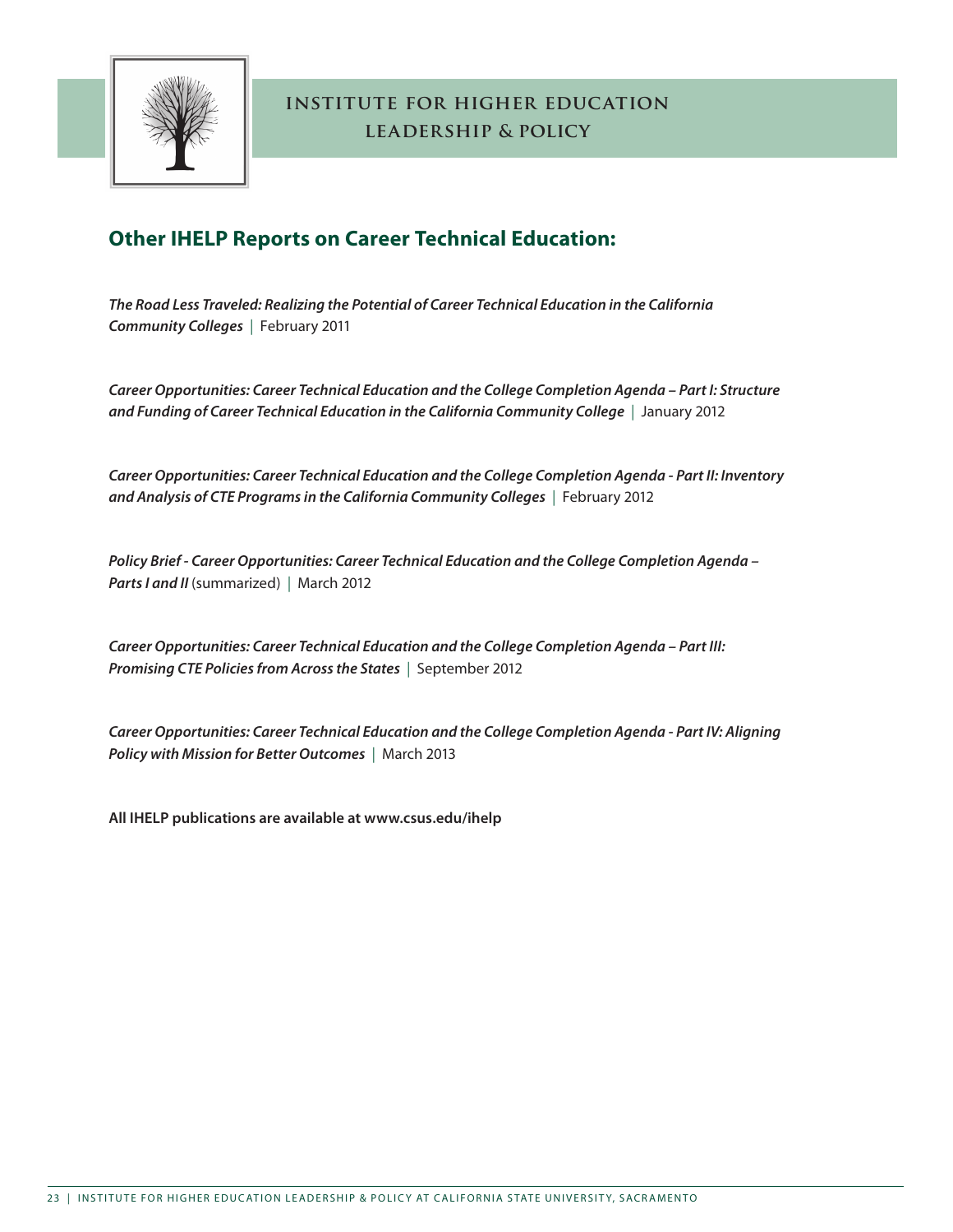



6000 J Street, Tahoe Hall 3063 **•** Sacramento, CA 95819-6081 **•** T (916) 278-3888 **•** F (916) 278-3907 **•** *www.csus.edu/ihelp*